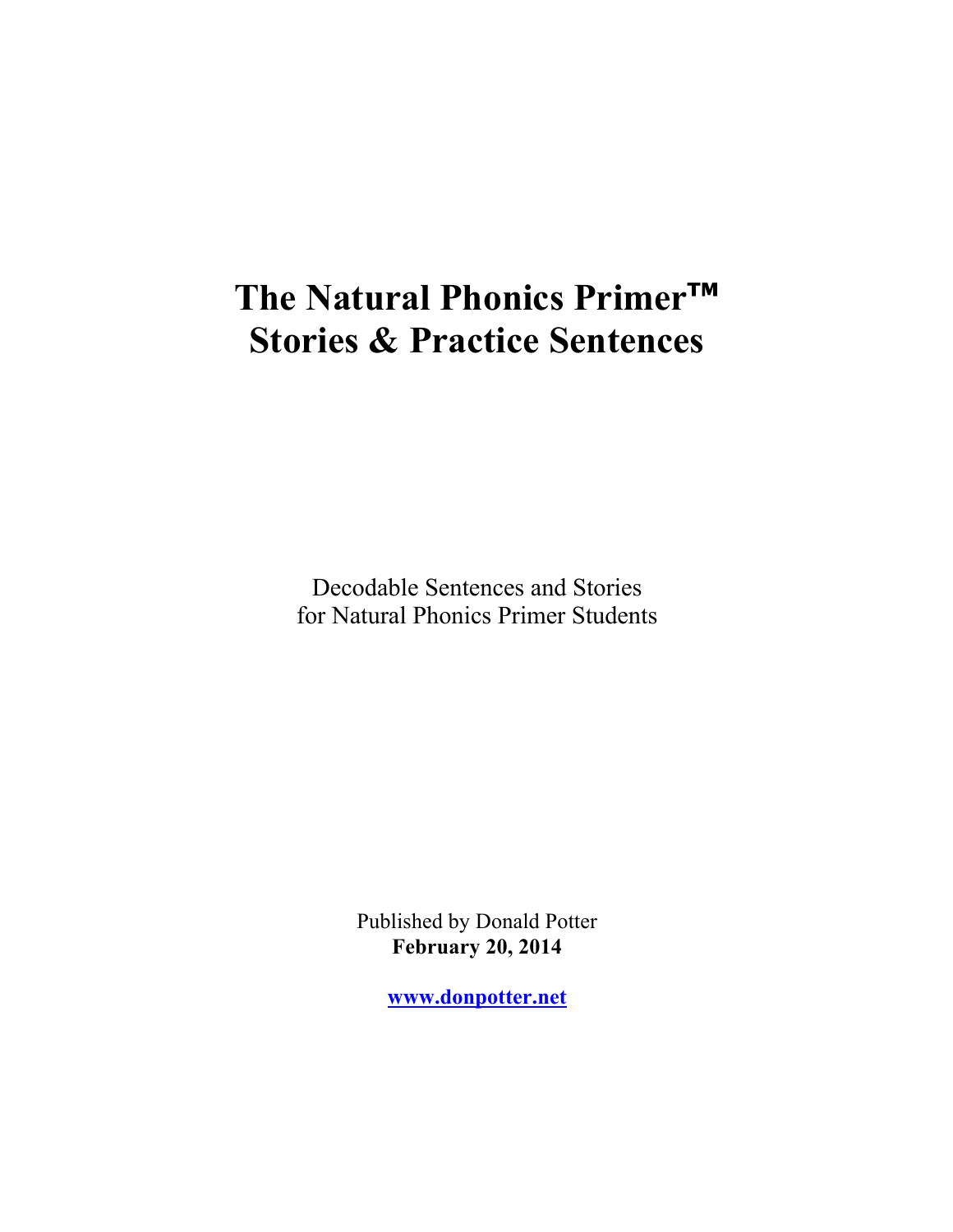## **Step 1**

The five short vowels and all consonants spelled by one letter.

Exercises 1-12

## **Exercise 3, Review 1**

## *The Red Jet*

### a, the, an, and

- 1. Let Dan get a red jet.
- 2. Let Dan get a big map.
- 3. Sell Dan a red jet, a big map, and gas.
- 4. Gas ran a big, red jet.
- 5. A big, red jet did pass a tan van.
- 6. The tan van ran well.
- 7. Dan ran the red jet.
- 8. Get Dan a fan and a pad.
- 9. Fan Dan well!
- 10. Tap a bell!
- 11. Yell less, Jan!
- 12. Dad, tell Dan the jet did jam.
- 13. Dan, nap well and get well.
- 14. Get a van.
- 15. Let Dan sell a red jet and a big map.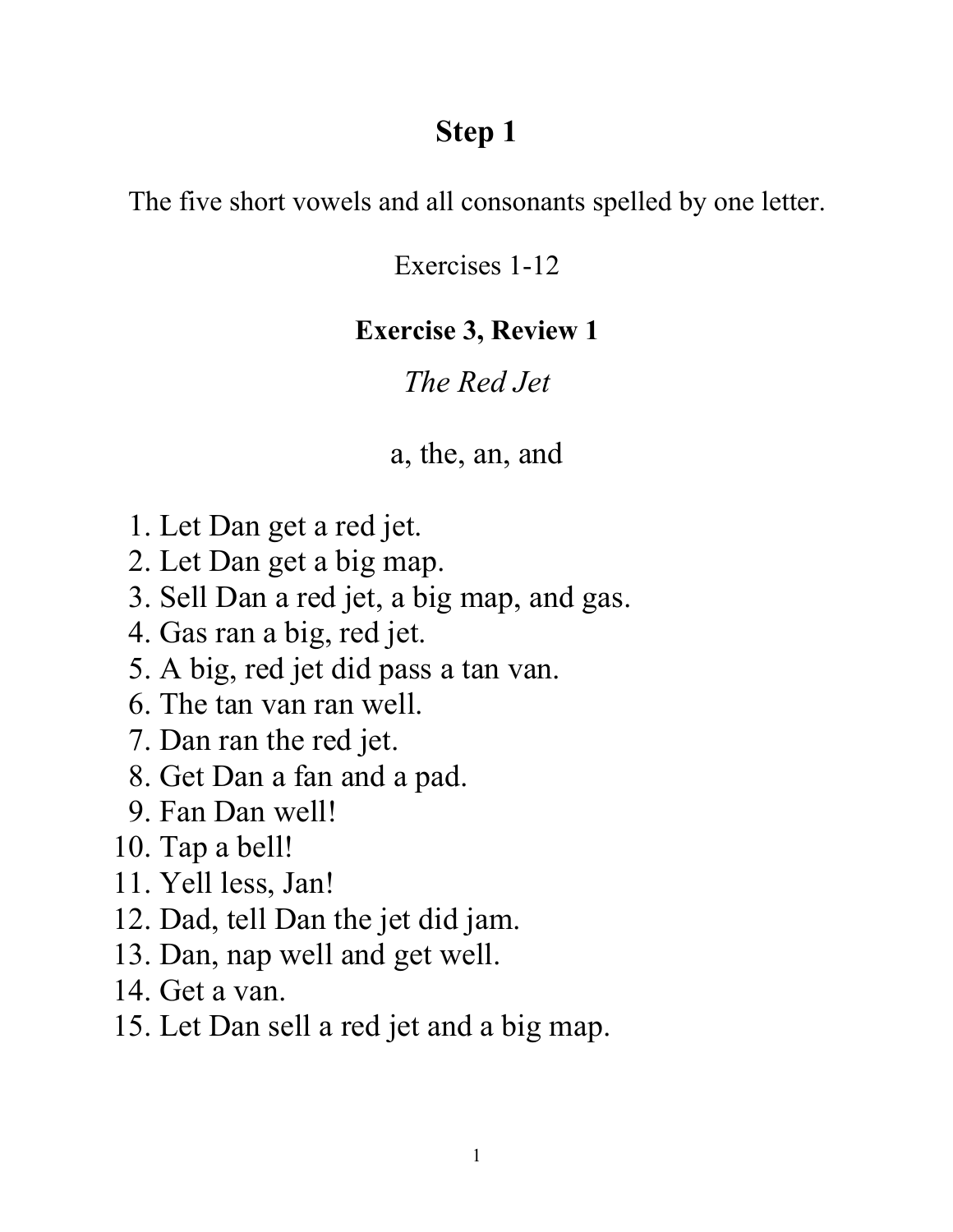### **Exercise 5, Review 2**

## *The Hen and the Egg*

- 1. The big red hen is mad.
- 2. The egg is wet.
- 3. It fell in the well.
- 4. Tim went up the hill.
- 5. Tim had a big red bag.
- 6. In the bag, Tim had a hen and ten eggs.
- 7. The bad pig bit the bag.
- 8. The bag had a rip.
- 9. The hen ran, and the ten eggs fell.
- 10. Tim hit the bad pig.
- 11. The pig is sad

## *Jill's Doll*

- 1. Jill got a doll.
- 2. The doll had a red wig.
- 3. The fat dog bit the wig and it did rip.
- 4. Jill hit the dog and it is sad.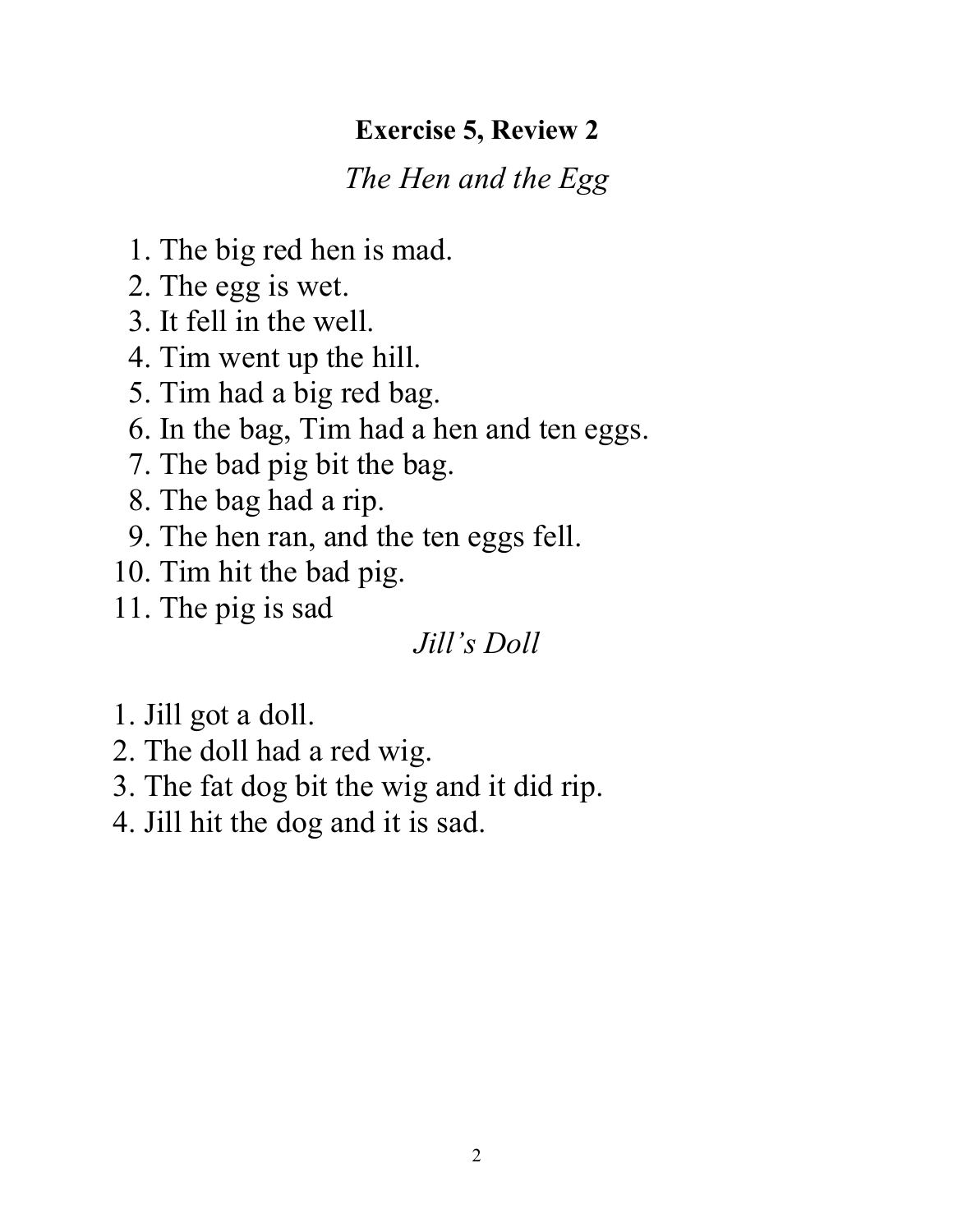### **Exercise 7, Review 3**

*Practice Sentences* 

#### on

- 1. Tim is fat.
- 2. Tim, get in bed and nap.
- 3. The bed will sag.
- 4. Dan, sell the bad bed!
- 5. A big pig sat on a hill.
- 6. Pam and Sam pet the big pig.
- 7. The pig will nip Sam!
- 8. Sad Sam! Sam got a pet hen at the mill.
- 9. Well, well, a hen and a pig on the hill.
- 10. Sam set the hen on an egg.
- 11. Ned, fill the bin.
- 12. A rat hid in the bin.
- 13. Ann, get him!
- 14. Ann fell.
- 15. Dan, fan Ann.
- 16. The men will dig a well, a big well.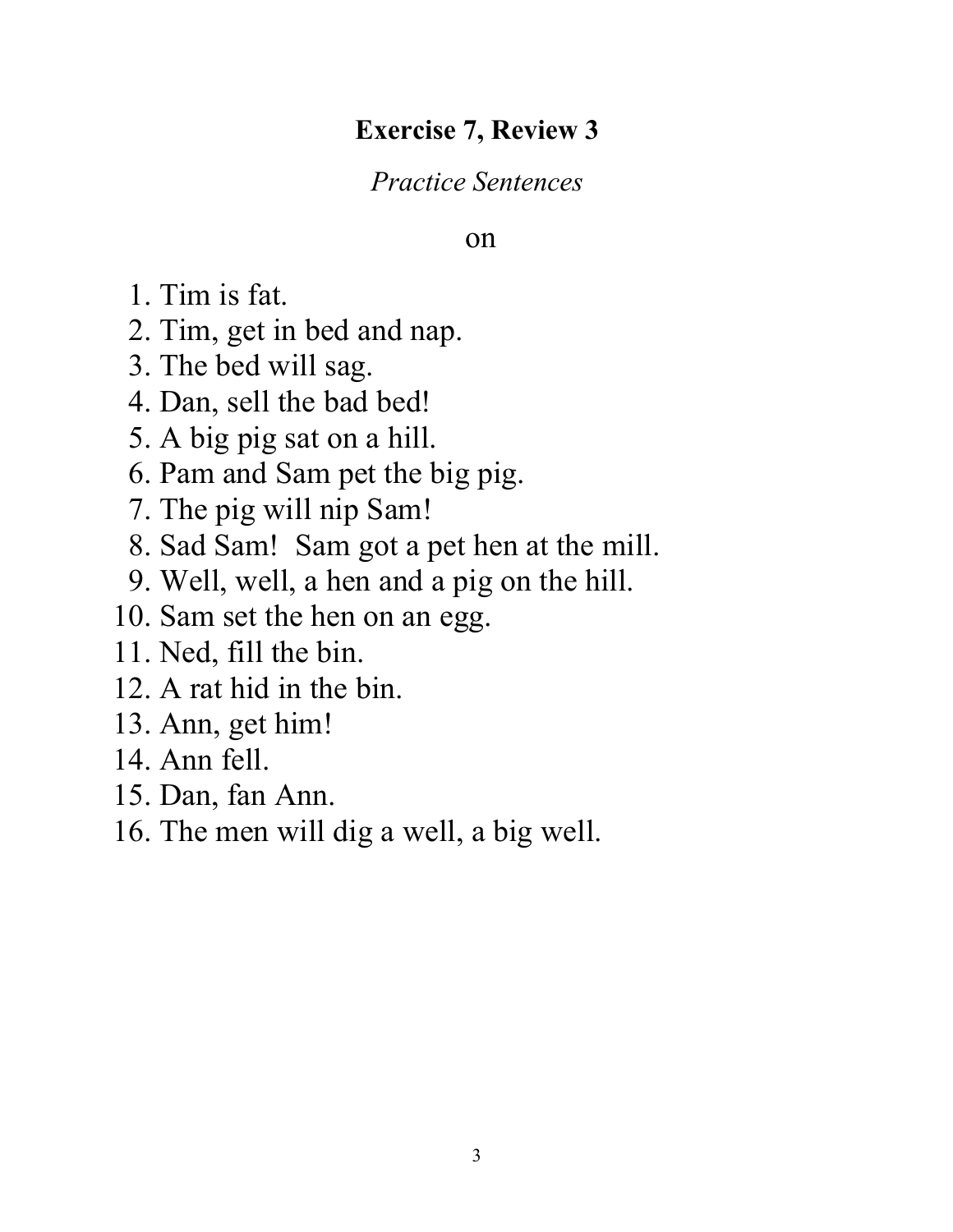#### **Exercise 9, Review 4**

#### *The Cat and the Pup Nap*

#### Oh, was

- 1. Jan had a big muff.
- 2. The cat did nap on the muff.
- 3. The pup did fuss.
- 4. The pup had a nap on the rug.
- 5. Oh! He got mud on it.
- 6. Bad pup!

### *A Fat Pet*

- 1. Bill had a pet.
- 2. It ran up the hill.
- 3. It ran in the pen.
- 4. The pet was a pig.
- 5. The pet was big and fat.

- 1. Rub-a-dub-dub, 3 men in a tub.
- 2. The van got hot on the hill.
- 3. Jim will get on the bus.
- 4. The doll has a nap in the doll bed.
- 5. Did Tim hit the net? Bad, Tim!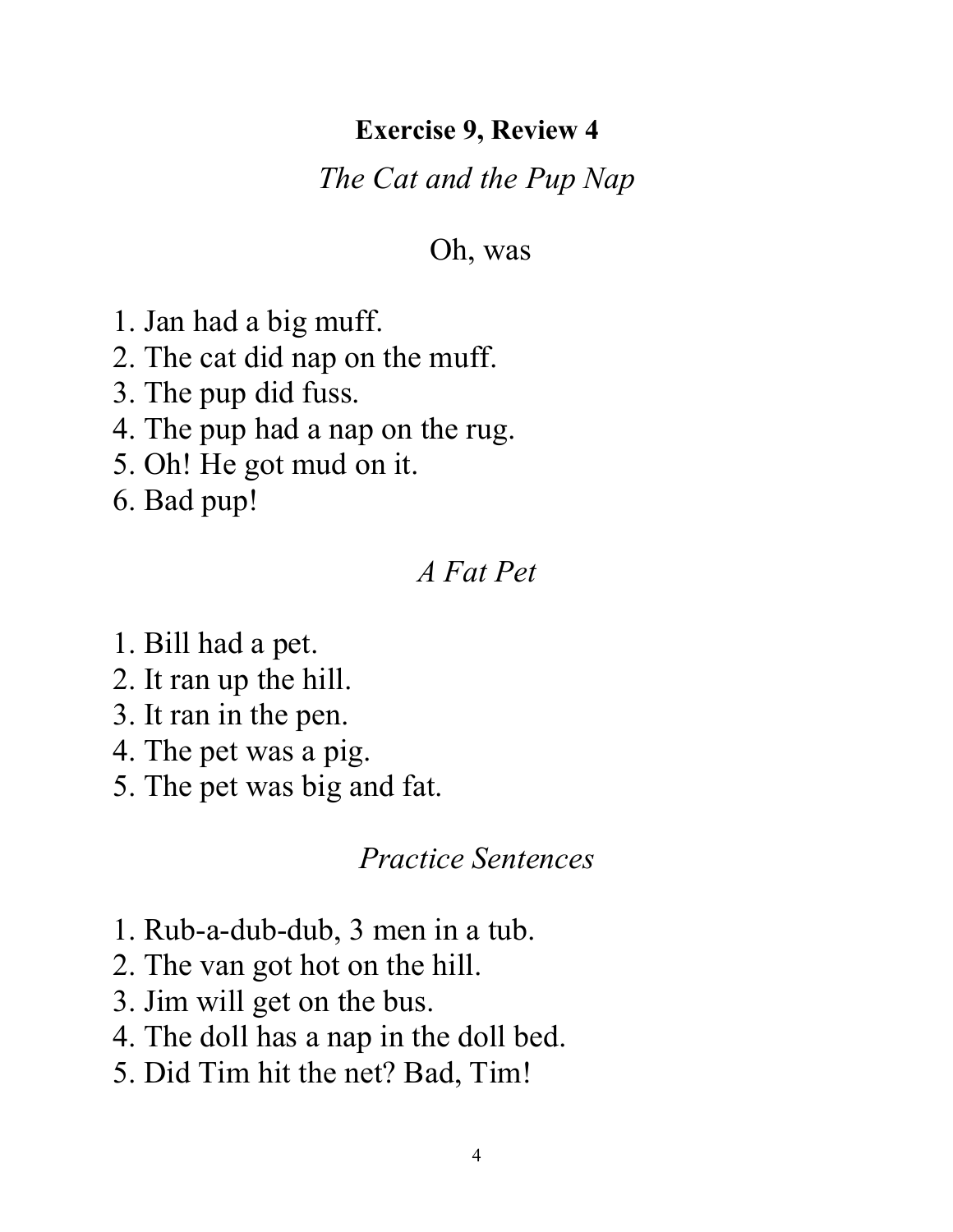## **Exercise 12, Review 5**

# *Practice Sentences*

to, are

- 1. Ben and Ned are sick in bed.
- 2. Ann is sad.
- 3. Tim bit his lip and has a cut.
- 4. Ben, Tim, and Ned will get well.
- 5. Tell Ben to mop up the mess in the den.
- 6. It is jam on the mat.
- 7. A wet rag will do the job.

### *A Pet Duck*

- 1. Ben and Ned got a pet duck.
- 2. See the duck on the dock.
- 3. Oh, the duck is hit with a rock.
- 4. Ben and Ned run to the duck at the dock.
- 5. The rock hit the duck in the neck.
- 6. Ben and Ned run to get Dad.
- 7. Dad has a kit for the duck's cut in the neck.

#### *A Job for Ben and Ned*

- 1. Dad has a job for Ben and Ned.
- 2. Get the moss off the dock.
- 3. Ben got a snack for the duck.
- 4. Ben and Ned dug and dug!
- 5. The moss is off the dock and in the sack.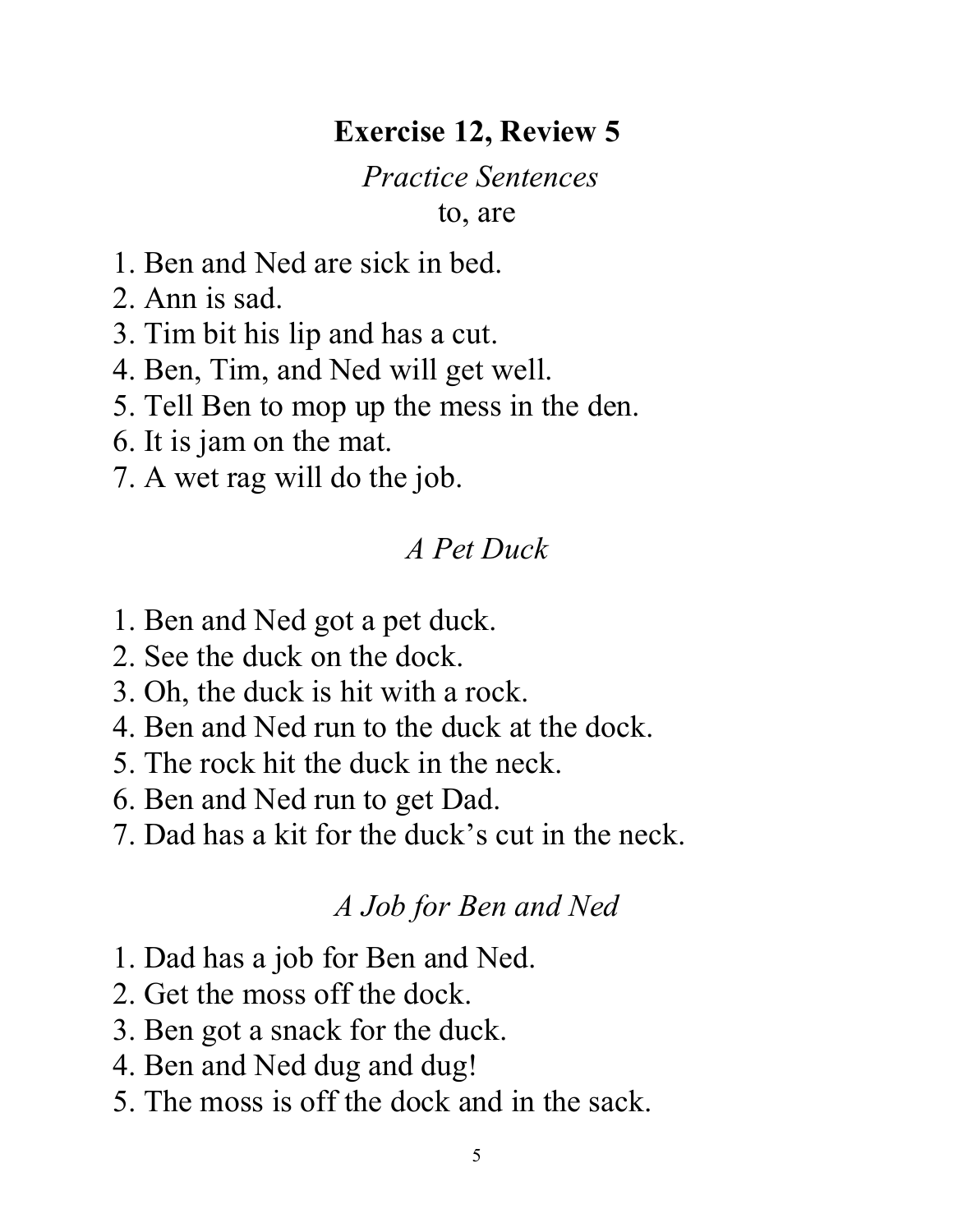# **Step 2**

Consonants and consonant combinations spelled with two or three letters. Exercises  $13 - 23$ .

## **Exercise 16, Review 6**

*Practice Sentences*

#### are want of

- 1. Max has land he wants to sell.
- 2. On his land is a pond.
- 3. Ducks swim on the pond.
- 4. A rock is on the bank.
- 5. A fish is in the pond.
- 6. The cats hunt in the rocks.
- 7. Max is fond of fish.
- 8. Max will fix the cats fish in a dish.
- 9. Cats gulp fish and lap milk.
- 10. The king has cash in the bank.
- 11. He hands the cash to Max.
- 12.The king has the land.
- 13. On the land is a fox.
- 14. He hunts the ducks.
- 15. Jump, went the fox.
- 16. Swim, went the ducks.
- 17. The ducks swam and swam.
- 18. The fox sulks.
- 19. The king has on his hat.
- 20. He wants to hunt the fox.
- 21. Run, fox, run!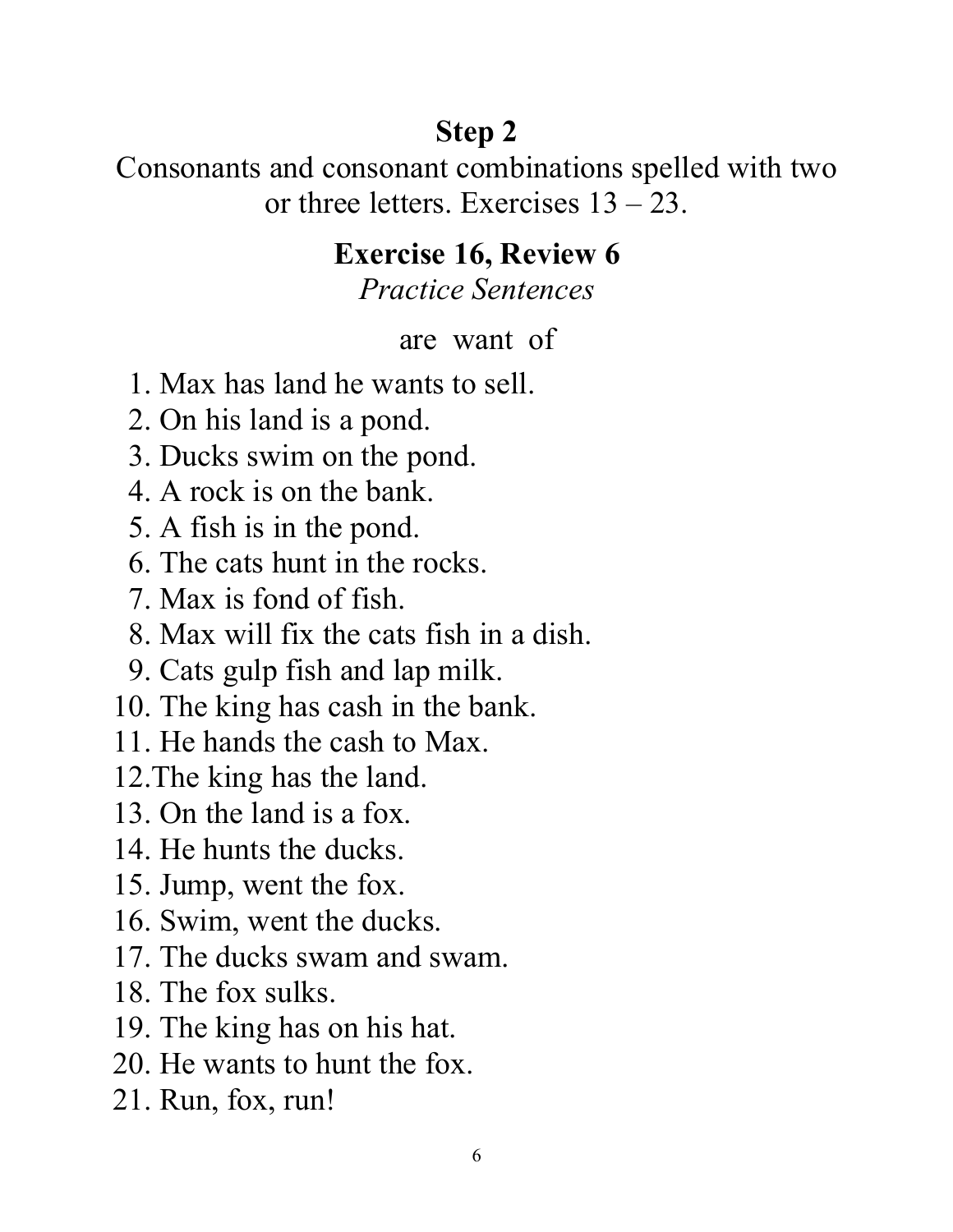## **Exercise 19: Review 7**

- 1. Fred's black truck has a strong strap on the bed.
- 2. The twins can swim and splash in the tub.
- 3. The flag can flop, flip, and flap in the wind.
- 4. Frank had hot shrimp with frog legs and crab.
- 5. I can snip a plant stem and snag a plum.
- 6. He can drink a grand swig of fresh hot milk.
- 7. The kids in the club can clap their hands
- 8. The chaps can click their fingers.
- 9. The black car had a crash at the crest of the slick hill.
- 10. Fresh milk in a glass is grand.
- 11. The brat did a bad trick.
- 12. The tramp sprang a trap.
- 13. Fred is prompt with his grin and his grip.
- 14. Max can crank the truck with a brisk press.
- 15. I can trust Frank to dress drab.
- 16. Fran has a bad cramp in the leg.
- 17. Bring the drum to the tent at six.
- 18. The tent is next to the shrub.
- 19. The ship was spick and span.
- 20. Scrub the cup with the brush.
- 21. The long stick is a twig off the big plant.
- 22. Fred can print on the brim of his red and black hat.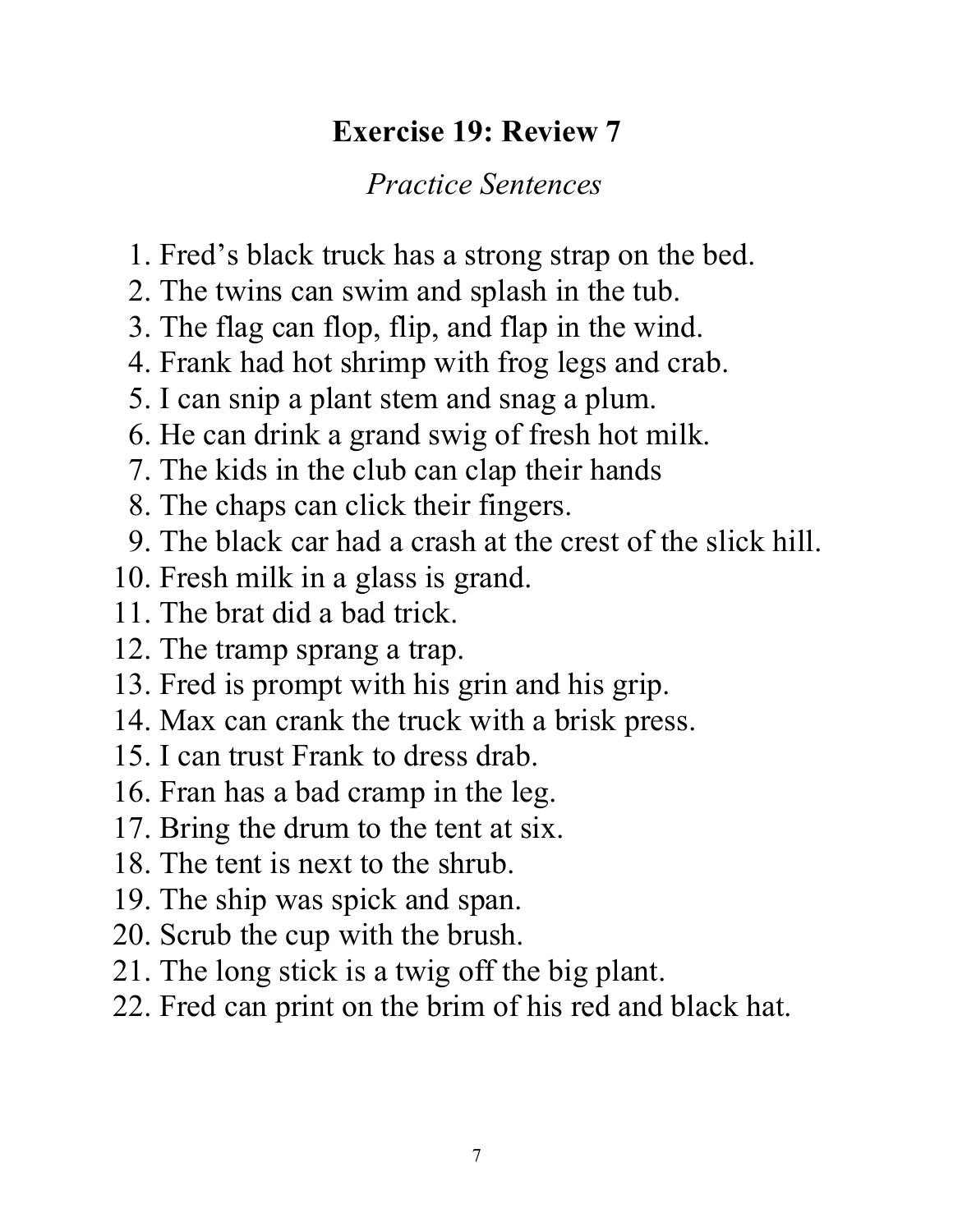## **Exercise 22: Review 8**

- 1. The frog jumps on the branch in the pond.
- 2. The frog is quick and will catch bugs.
- 3. Frank drank red punch in a big glass.
- 4. The duck will quack and swim in the pond.
- 5. Men fish in the pond.
- 6. The fox drinks in the pond.
- 7. Tom drinks milk in a cup.
- 8. Can the cat catch a chick in the nest?
- 9. The dress is red.
- 10. The chick fell in the ditch.
- 11. The chick can sing in the nest.
- 12. Mom mends Dan's socks.
- 13. Frank will scrub the dog.
- 14. Dick and Jack can skip.
- 15. Ann helps Mom, and Dick helps Dad.
- 16. Fred sat in the big red truck.
- 17. Jack will sit on the well and yell.
- 18. I wish I had six cats and ten ducks.
- 19. Six ducks sat on six nests and had six eggs.
- 20. A fish swims with his fins.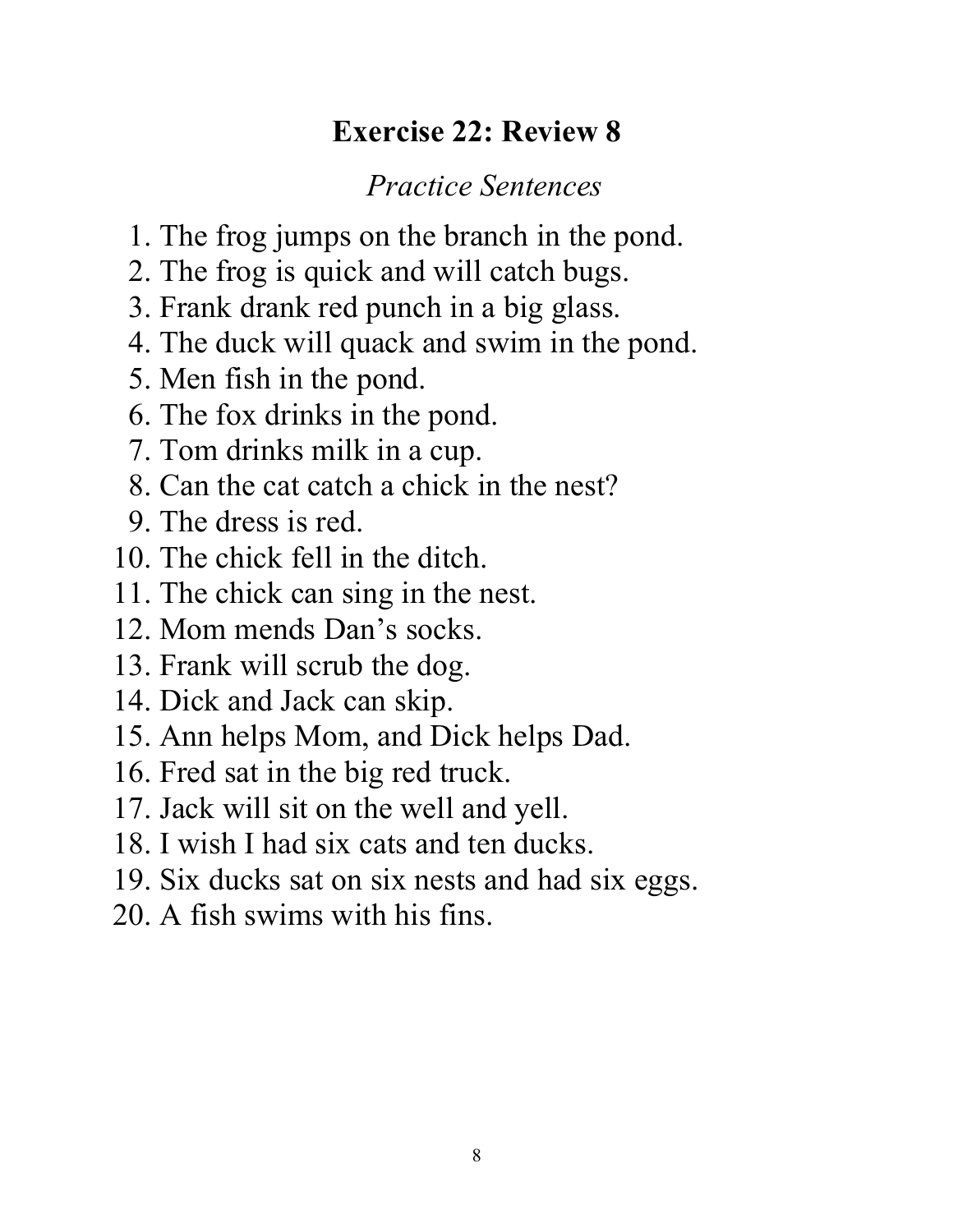## **Exercise 33, Review 9**

- 1. Fish and fowl are good to eat.
- 2. We need to preach and teach with zeal.
- 3. The queen treats Jean to sweet peas each year.
- 4. The cook took a look at the good food.
- 5. Mom darns the scarf with green wool yarn.
- 6. Paul is good.
- 7. Bert was first to get to church.
- 8. The boy stood in moist soil.
- 9. The scout is proud of our town.
- 10. Small Paul can crawl and bawl.
- 11. Roy found a shark at the beach.
- 12. I saw the small cloud.
- 13. The girl took a coin to church.
- 14. Jean can teach me how to read with speed.
- 15. The proud clown did shout for joy.
- 16. The clown can toot the horn.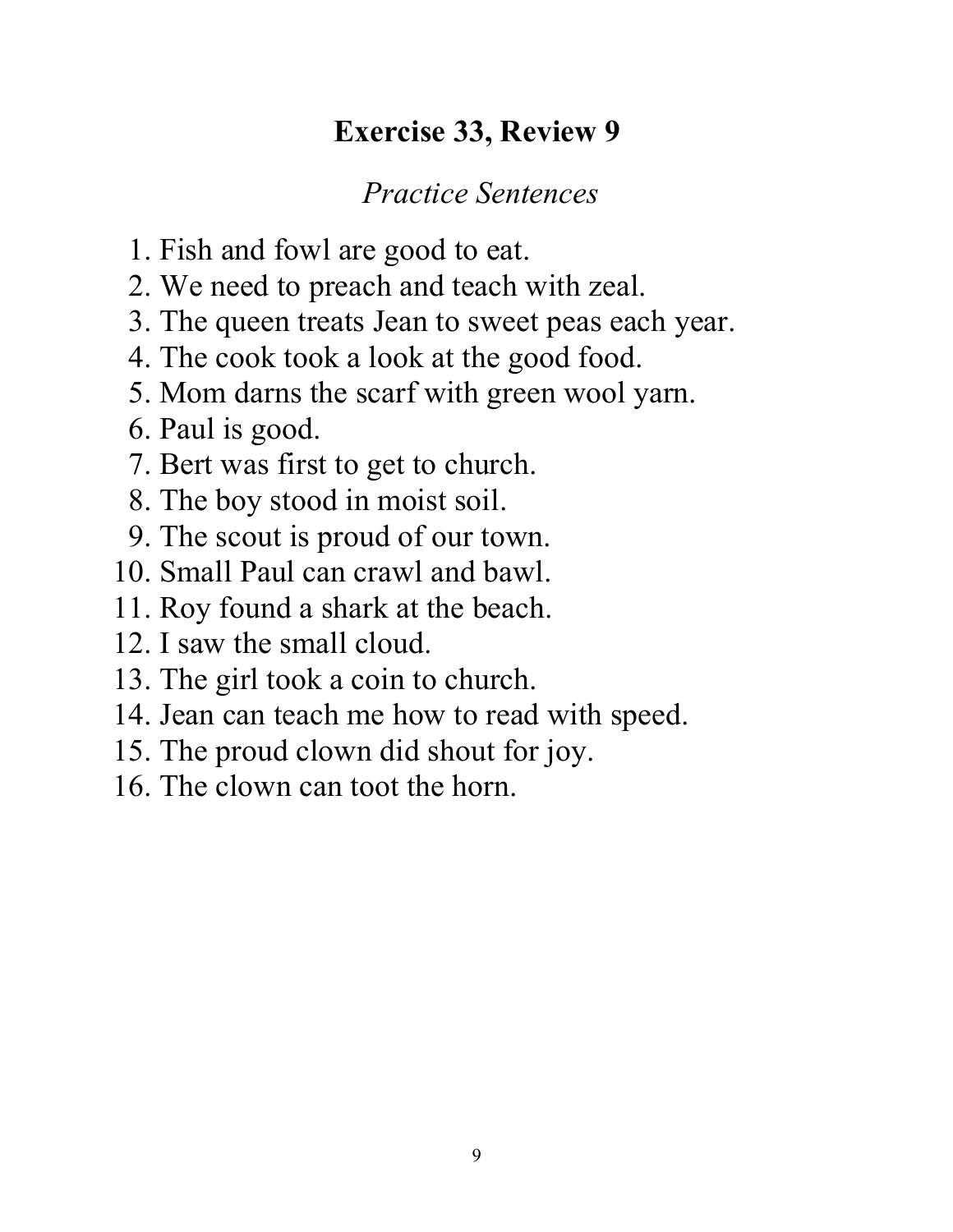## **Exercises 38, Review 10**

- 1. Columbus had to wait in the rain for the sail to fill.
- 2. The Eskimos built a quaint railroad in the wild plains.
- 3. Cain ate oatmeal for breakfast everyday.
- 4. Jefferson sat on the dock of the bay watching the tide roll away.
- 5. The ship will sail out of the seaport with the old gold.
- 6. The crow annoys the coach in the cartoon.
- 7. Butterflies roam dry sky.
- 8. The blind child cried in the cold rain.
- 9. Cain had faith that the sail on the ship would not fail.
- 10. The old colt can go so fast in the cold snow!
- 11. The train can sway on the railroad track all the way all day.
- 12. The boat has great big oak oars.
- 13. The crew flew the blue jet in the blue sky.
- 14. The colt has a bad toe so it can't roam in the garden.
- 15. Get soap and soak the blue coat.
- 16. Jim blew the horn so hard that it was glowing in the dark.
- 17. The news is true.
- 18. Joe goes to town to get the tow truck.
- 19. Sue has a true gold ring.
- 20. The yellow dog can stroll in the quaint garden.
- 22. Bold Sam had a mind of his own.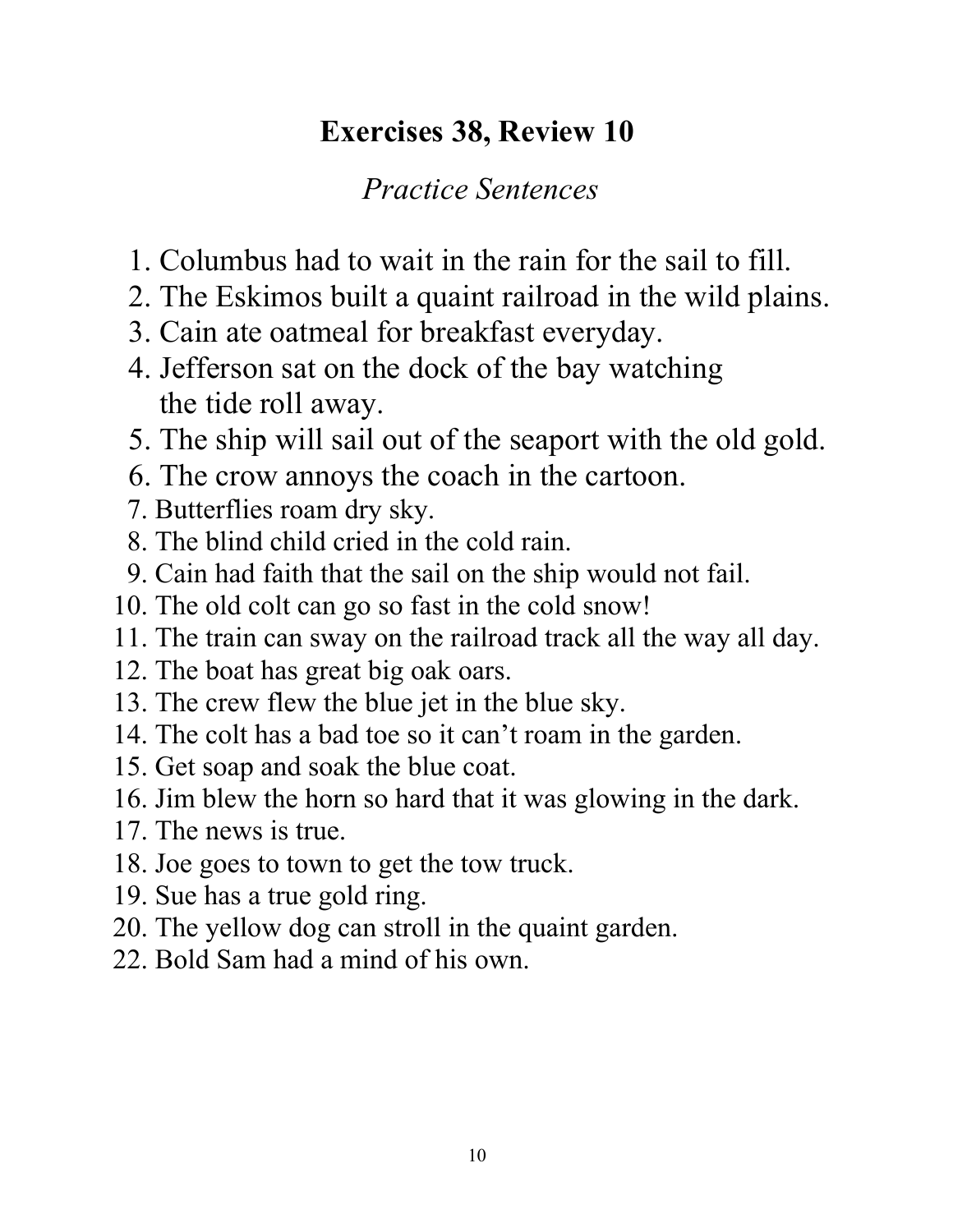## **Step 4**

The five long vowels. Exercises 40 - 59

### **Exercise 43, Review 11**

### *Practice Sentences*

colors, pieces, bought, picture through, would, knows, have

- 1. Steve will hike along the trail.
- 2. The lame child can fly the kite.
- 3. Do not waste food.
- 4. Easter is on Sunday.
- 5. Mike is to share his rare snake with Pete.
- 6. The bellhop tried to find the handbag.
- 7. Mike would like to buy ice cream for a dime.
- 8. Colors will fade in the sunshine.
- 9. Let us dive into the lake.
- 10. Please don't let Pal whine.
- 11. The boy knows how to count to ten.
- 12. We saw the ship sailing to the bay.
- 13. They took a stroll through the park.
- 14. She lives in a quaint little house.
- 15. Mustard and hotdogs go together.
- 16. He bought a new frame for the picture.
- 17. He will have to share his book with you.
- 18. This piece of tape is too long.
- 19. You will have to ring another number.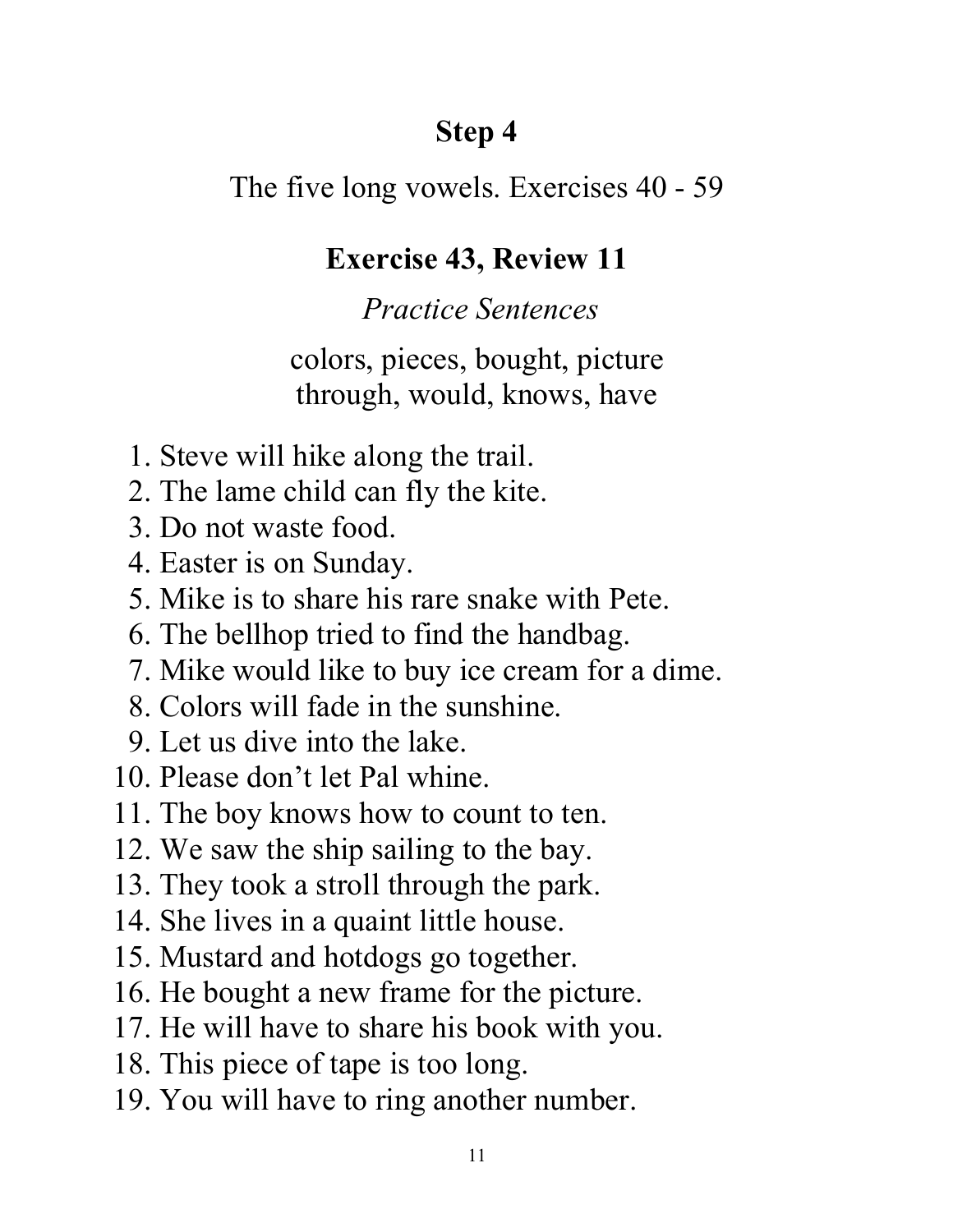## **Exercise 45, Review 12**

## *Practice Sentences*

## they

- 1. Did you find the mate to your slipper?
- 2. The blades on your ice skates must be sharp.
- 3. The bride wore a long white dress.
- 4. Dave broke his arm when he fell out of the tree.
- 5. Will we dig up our garden with a spade?
- 6. We will not pick the grapes from the vine until they are ripe.
- 7. Don't choke on the apple seed.
- 8. What was your score on the spelling test?
- 9. I can hear the chimes in the church spire.
- 10. Jane's house has a slate roof.
- 11. Did you ever taste lime?
- 12. Let us rake the leaves.
- 13. The flames from the fire are hot.
- 14. Let us fill the hole with stones.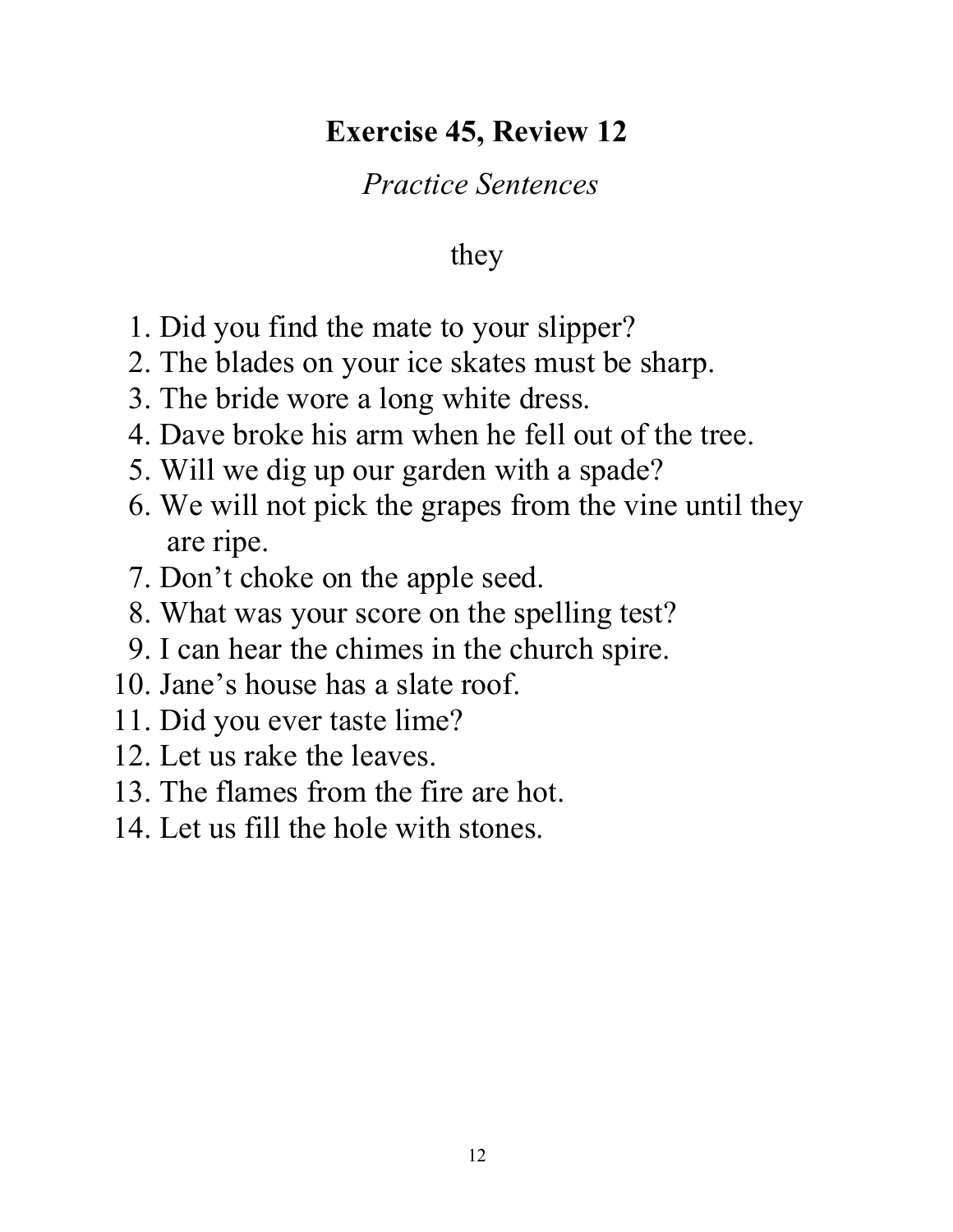## **Exercise 47, Review 13**

*Practice Sentences won, from*

- 1. Luke ate the ripe prune.
- 2. The cute cub was safe in the cave.
- 3. In what state do you live?
- 4. Rube can use a dime to get a cupcake.
- 5. We will drive to the pine grove to see the new cabin.
- 6. Walt won a kite as a prize.
- 7. Mike got the cub, which ate the hamburger.
- 8. The kite came from the store.
- 9. The side of the tower was made of stone.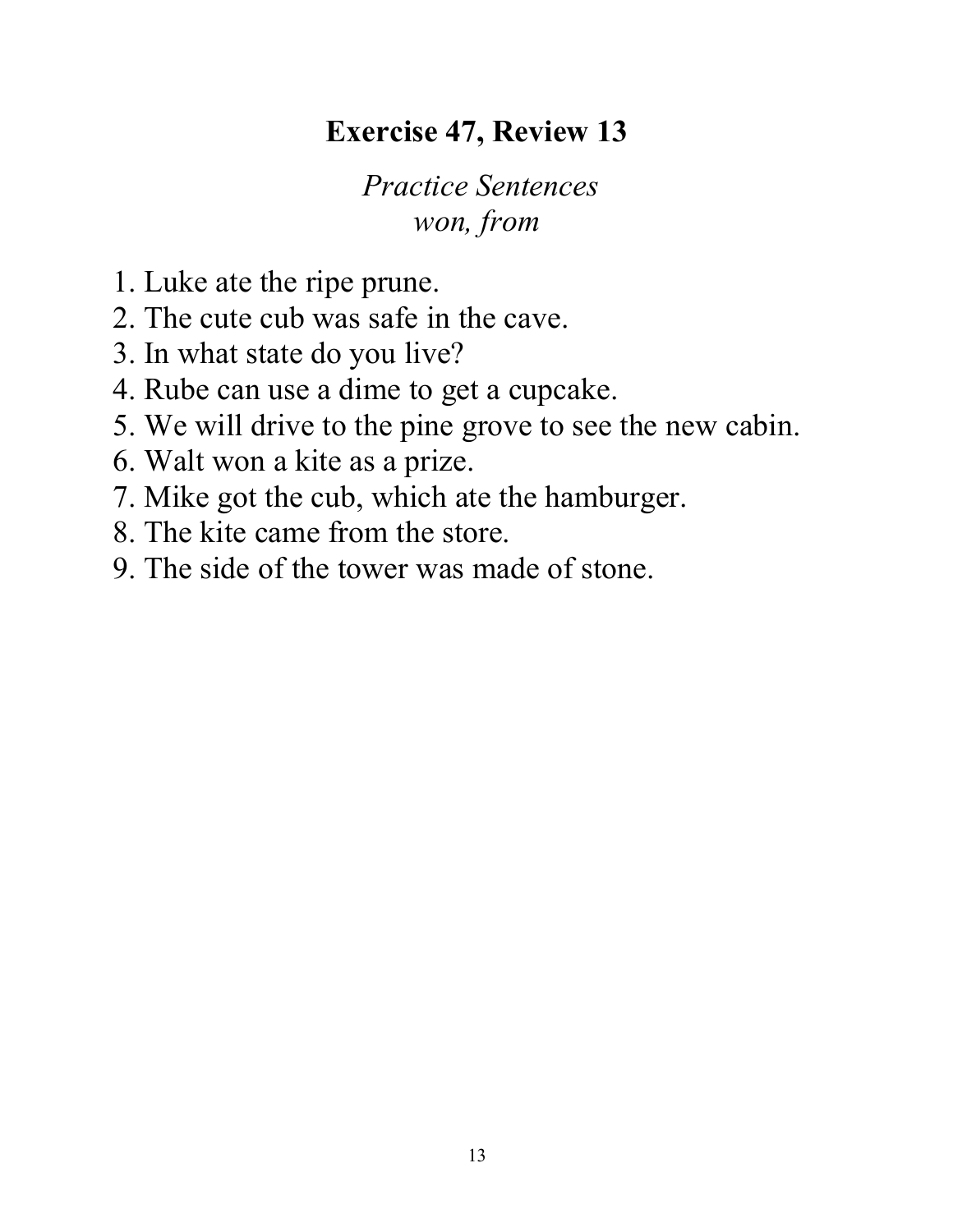#### **Exercise 50, Review 14**

#### *Practice Sentences*

#### brought

- 1. May we go shopping?
- 2. Daddy found a penny.
- 3. Ponies are fun to ride.
- 4. The puppies were thirsty.
- 5. Mother bunny ate sixty berries.
- 6. The kitty scurried out the door.
- 8. Nearly all of the jury was prompt.
- 9. At the birthday party, we ate candy.
- 10. There was hardly anyone at the game.
- 11. Our new house is roomier than our old house.
- 12. Billy's plant will begin budding in the spring.
- 13. Betty was muddy because she was playing in the rain.
- 14. The ladies of the church brought thirty jars of jelly to the picnic.
- 14. For our Sunday dinner, we had steak, peas, mashed potatoes with gravy, tossed salad, milk, and cherry pie.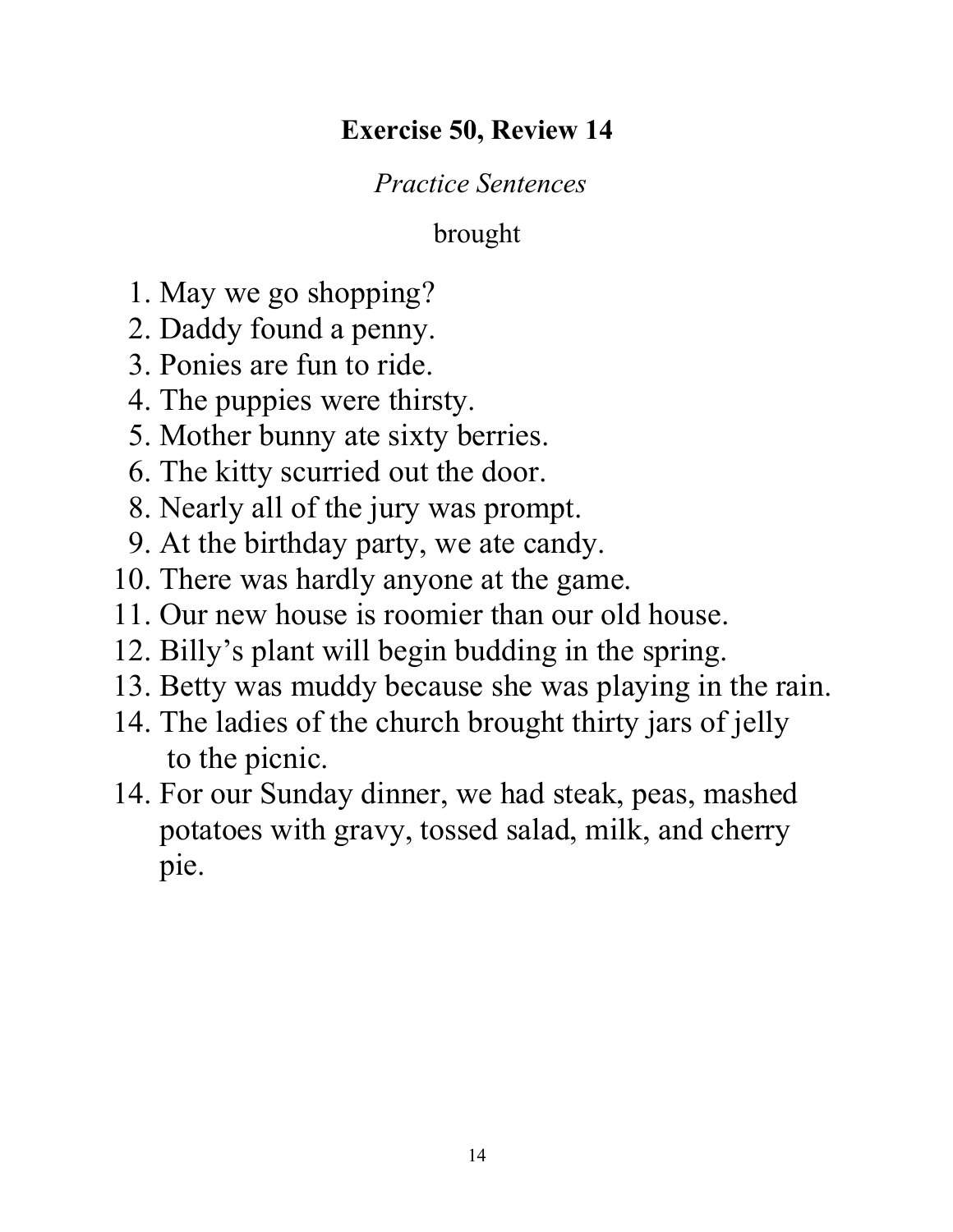## **Exercise 52, Review 15**

- 1. On a rainy day we passed the time sitting at home telling the silliest stores!
- 2. Betty liked whipping the cream.
- 3. She liked licking the beaters even better.
- 4. The scouts filled sixty empty boxes with things the Goodwill needed.
- 5. Funny little puppies went running happily this way and that.
- 6. A scrappy one trailed after Sally begging for candies.
- 7. The rain soaked us and our feet got very muddy.
- 8. We felt chilly, then stepped inside and wiped our feet.
- 9. We planned to stay in until the rain stopped.
- 10. The class planned to make jelly.
- 11. The girls did the stirring.
- 12. After it boiled, they filled empty jars.
- 13. The boys were happiest when licking the spoons.
- 14. Ladies wheeled buggies in the park.
- 15. Children skipped and played.
- 16. Old men seated lazily in the sun.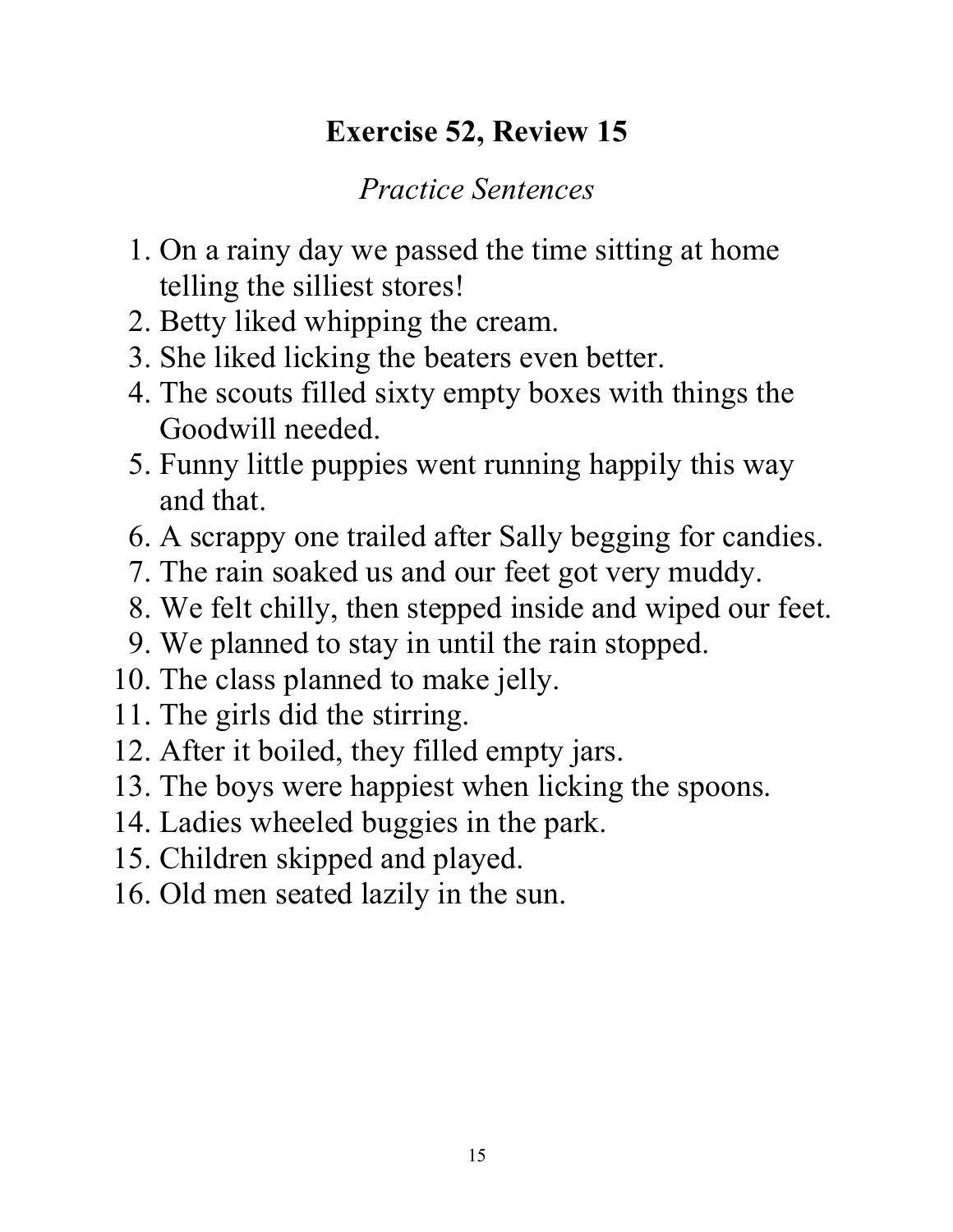## **Exercise 54, Review 16**

- 1. Katie will gladly fix noodles for supper.
- 2. Sandy and Peggy called us to go sledding.
- 3. The fussy baby settled down when I gave him a few crackers.
- 4. The preacher aided his church members in Bible study.
- 5. We spotted some berries growing near our cabin.
- 6. Luckily, they were not bitter so we ate them hungrily.
- 7. Puzzles and riddles are fun on a drizzly day.
- 8. My uncle hurt his ankle when he was tackled in a football game.
- 9. It has stopped thundering and is getting sunnier.
- 10. We jumped and shouted happily for the winners.
- 11. The puppies growled at the bunnies.
- 12. The boxer entered the ring when the buzzer sounded.
- 13. The coach gave the player pointers on kicking the ball.
- 14. I will gladly help you carry the tables and the dresser.
- 15. John suffered a crippling illness.
- 16. He is a sickly boy, but happily he can whittle fine things out of wood.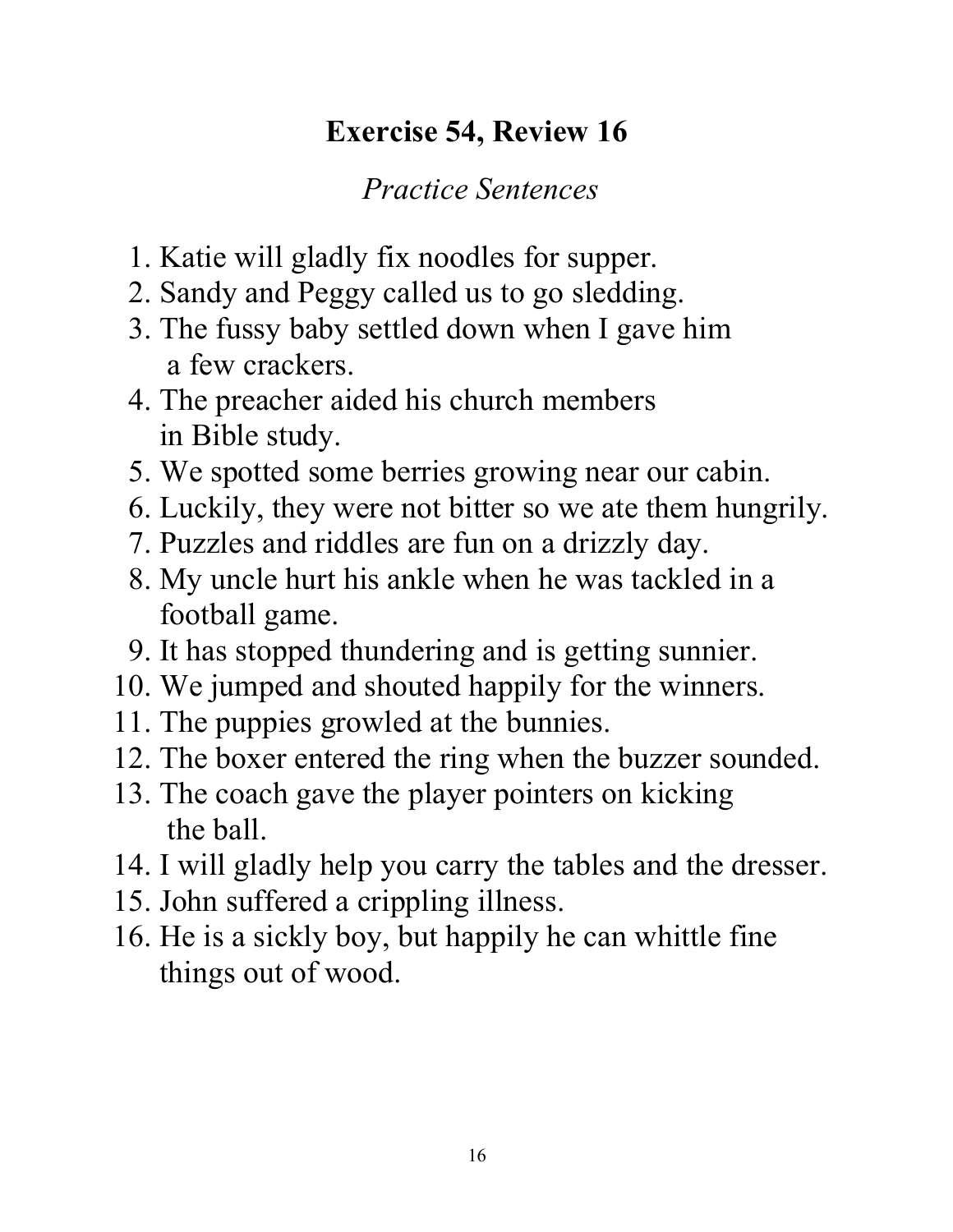## **Exercise 57, Review 17**

- 1. The danger of war ended with a pledge of peace.
- 2. The gypsy was standing at the fringe of the circle.
- 3. She gently nudged her way to the center.
- 4. The ball bounced off the edge of the ledge.
- 5. Nancy raced after the bouncing ball and pounced on it.
- 6. The Princess wore a fancy orange lace dress with one huge gem on it.
- 7. Grace and Nancy went to the circus.
- 8. A kind gentleman taught the skills of logic.
- 9. The officer's advice was not to take a chance.
- 10. The package sent to Marge held ginger snaps, a slice of cake, cabbage, rice, and some cooking gadgets.
- 11. The manager of the lodge began to pace and fidget in the office.
- 12. With an urgent voice, the midget raced down the passage.
- 13. The pencil left a smudge on the page.
- 14. A good citizen pledges himself to keep the law.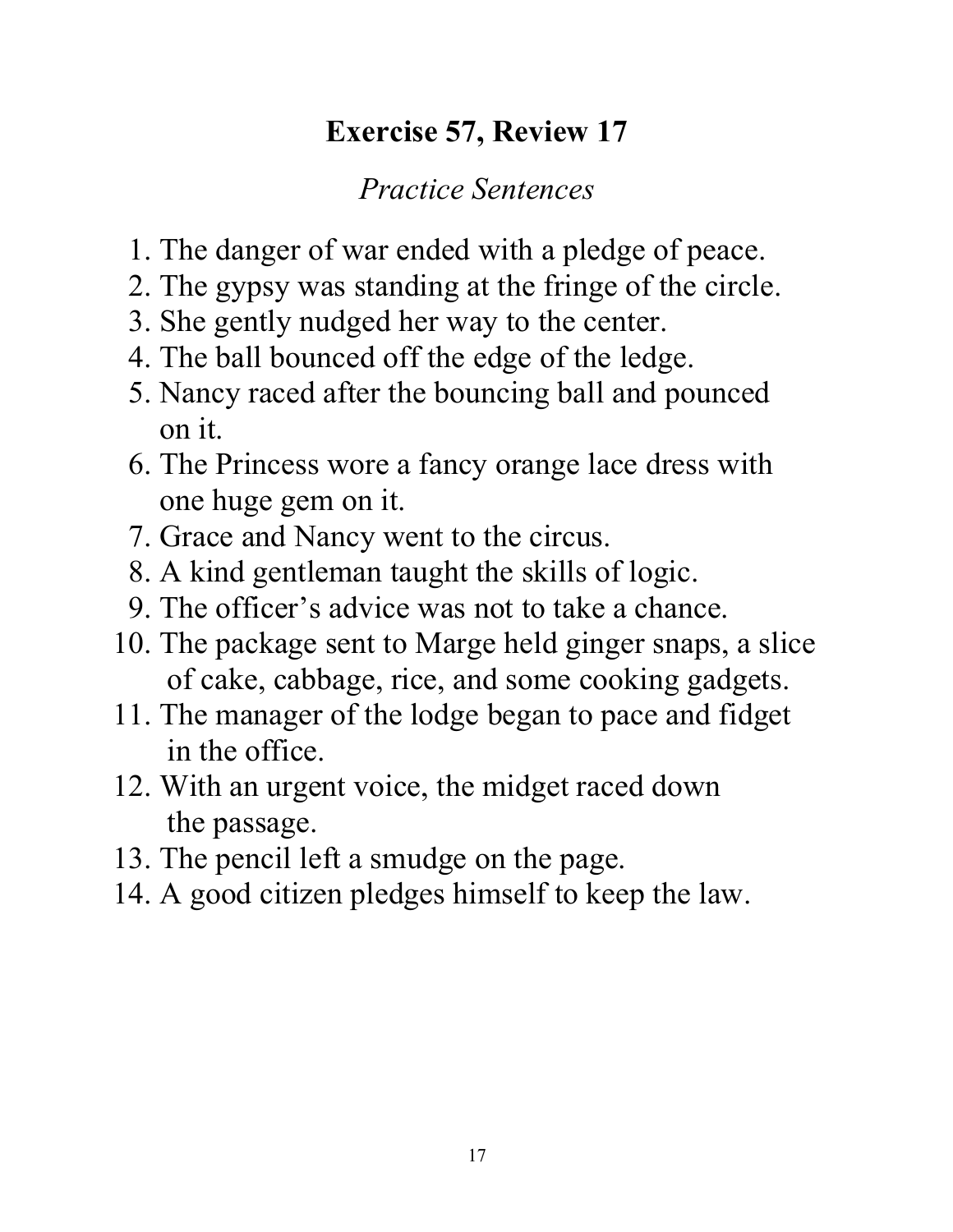## **Exercise 59, Review 18**

- 1. The passage speaks of mercy and grace.
- 2. Pause to notice this passage.
- 3. The gentleman preached of peace.
- 4. The officer wants our pledge for service.
- 5. The concert stage was in the center of the circle.
- 6. The roses in the vase will wither.
- 7. The judge charged the fidgety stranger for the damage.
- 8. Rice and cabbage were sold by grocers.
- 9. The rage of the storm did not damage the bridge
- 10. The wedge of the sledge went over the ledge.
- 11. The lacy ridge is forged by the bridge.
- 12. The wise mice took the cheese twice.
- 13. Bulging packages of pencils sat on the ledge.
- 14. Gene is a German who lives in France.
- 15. The officer did not excuse the gypsy.
- 16. Suppose the rose were gems.
- 17. One ounce cost ten cents.
- 18. The danger did not bother him.
- 19. Closing up the space was easy.
- 20. The glances at his badge did not amuse him.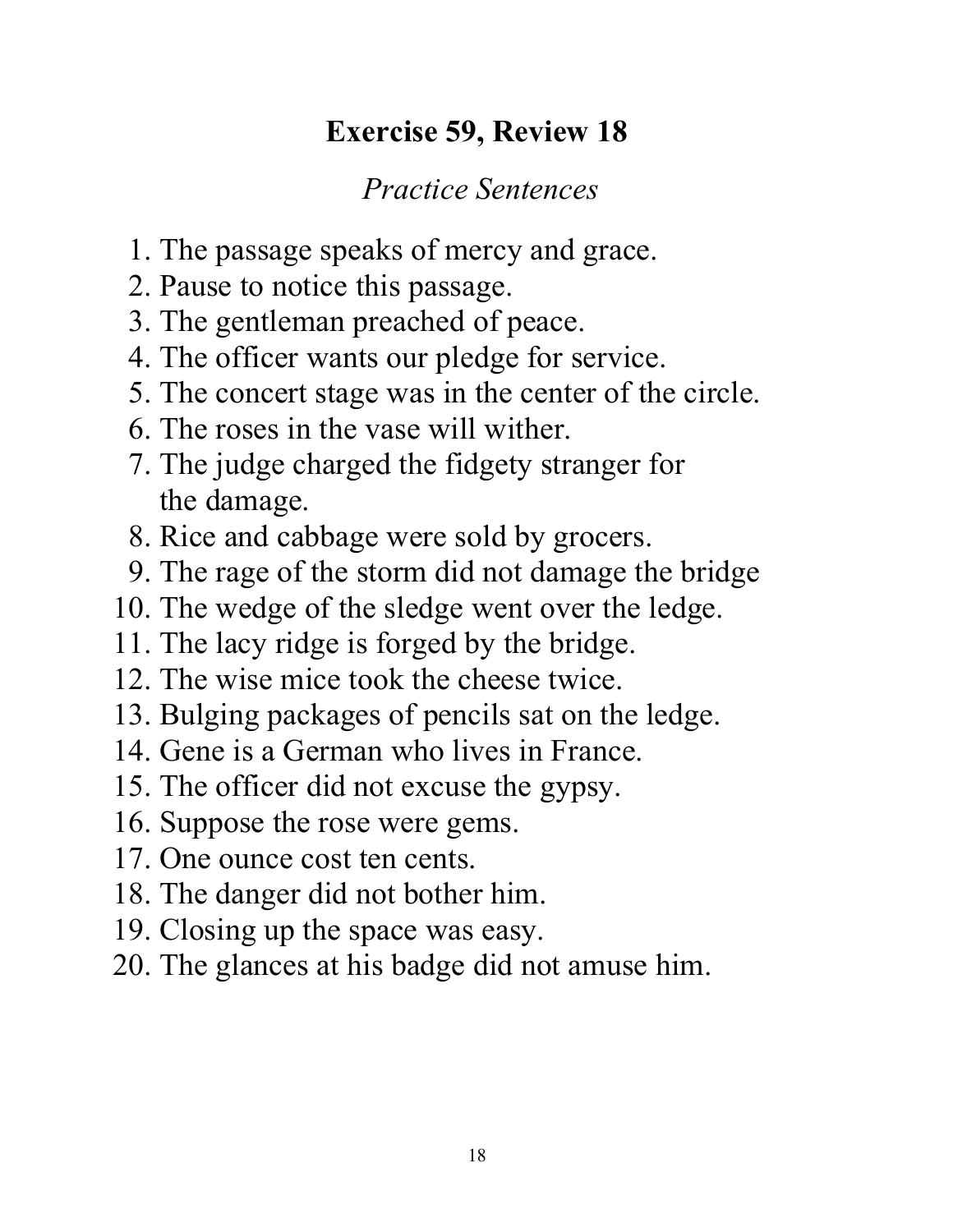## **Step 5**

## Irregular spellings. Exercises 60-72

## **Exercise 63, Review 19**

- 1. Bob answered the ringing phone at eight o'clock.
- 2. James caught enough fish to feed his entire family.
- 3. Because the man tried to spend a phony dollar bill, he was sent to jail.
- 4. Since the orphan's shoes were too tight, the lady bought her a larger pair.
- 5. In triumph my nephew caught an eight-pound fish.
- 6. The cake recipe called for one egg yolk.
- 7. Our honest neighbor returned the photograph left in his mail by mistake.
- 8. We purchased syrup for Betty's cough at the pharmacy.
- 9. Because she was overweight, the doctor recommended physical exercise.
- 10. A bright student ought to learn the alphabet in kindergarten.
- 11. Mr. Smith's daughter looked through the book of Psalms.
- 12. Betty, my daughter, signed her autograph with her right hand.
- 13. Although the prime rib was tough, we ate it.
- 14. The pamphlet contained information about phonics.
- 15. Bill was given a trophy for showing his calf at the fair.
- 16. When Sue told the joke, the group erupted into laughter.
- 17. As mother surveyed the messy kitchen, she gave a big sigh.
- 18. At the appointed hour we received the phone call.
- 19. It took Bob an hour to groom his calf for the fair.
- 20. To reach your nephew's house drive straight ahead eight blocks and turn right at the first stop light.
- 21. If you have a cough, you ought to go to bed.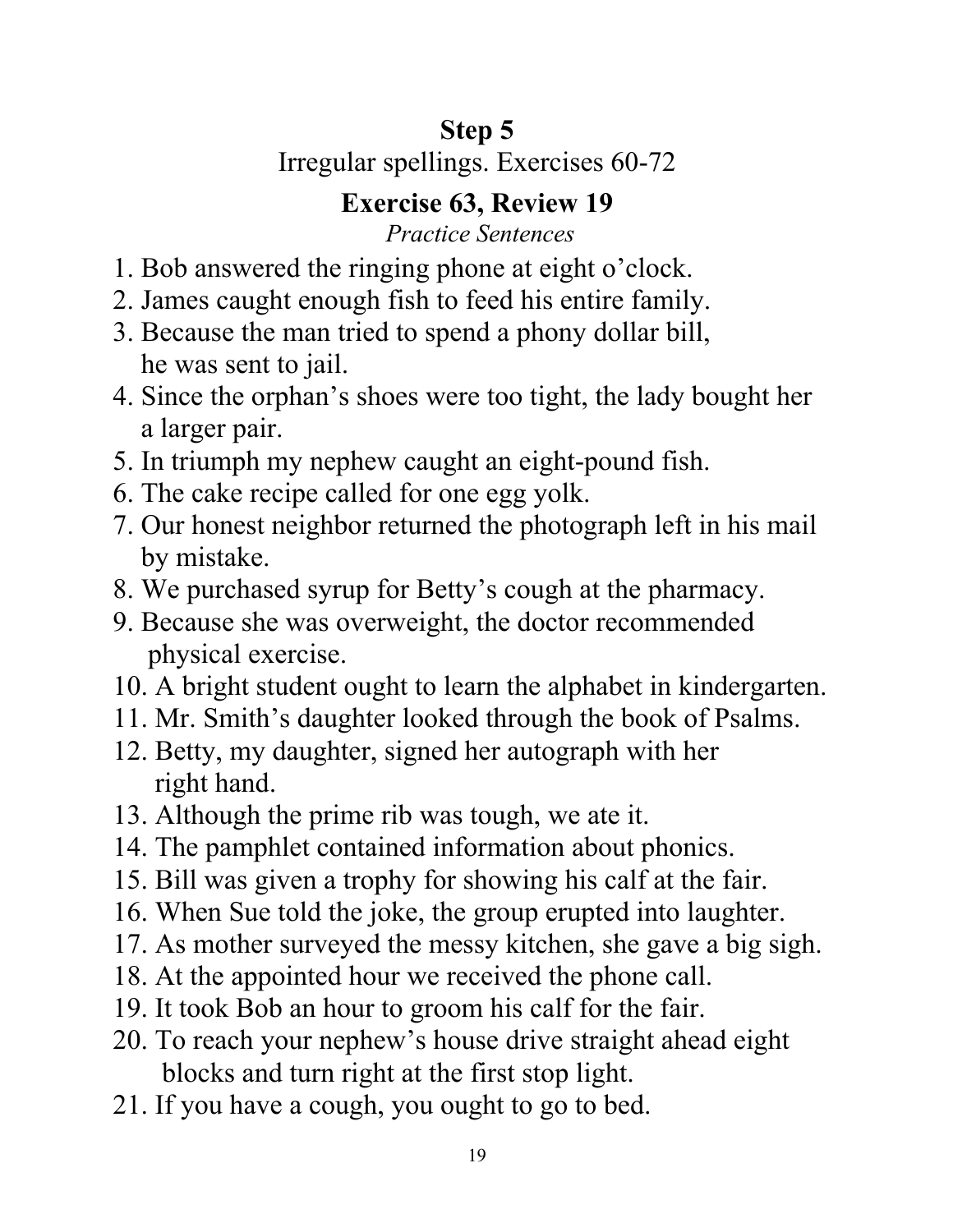## **Exercise 64, Review 20**

- 1. Rough Ralph taught the rather large prince.
- 2. These urgent citizens honor Alice.
- 3. Because he wrote the pamphlet, he was known by the officers.
- 4. Gnostics grudge those with spiritual insight.
- 5. The elephant made a fancy bow.
- 6. George brought the noise of laughter.
- 7. We sought the soothing, calm, old gentleman.
- 8. He could dodge the engine by bouncing over the hedge.
- 9. Naughty Bruce had a smidge on his knuckles.
- 10. Good reading habits ought to generate sound logic.
- 11. Alice bought a comb and a large parcel.
- 12. Please raise three fingers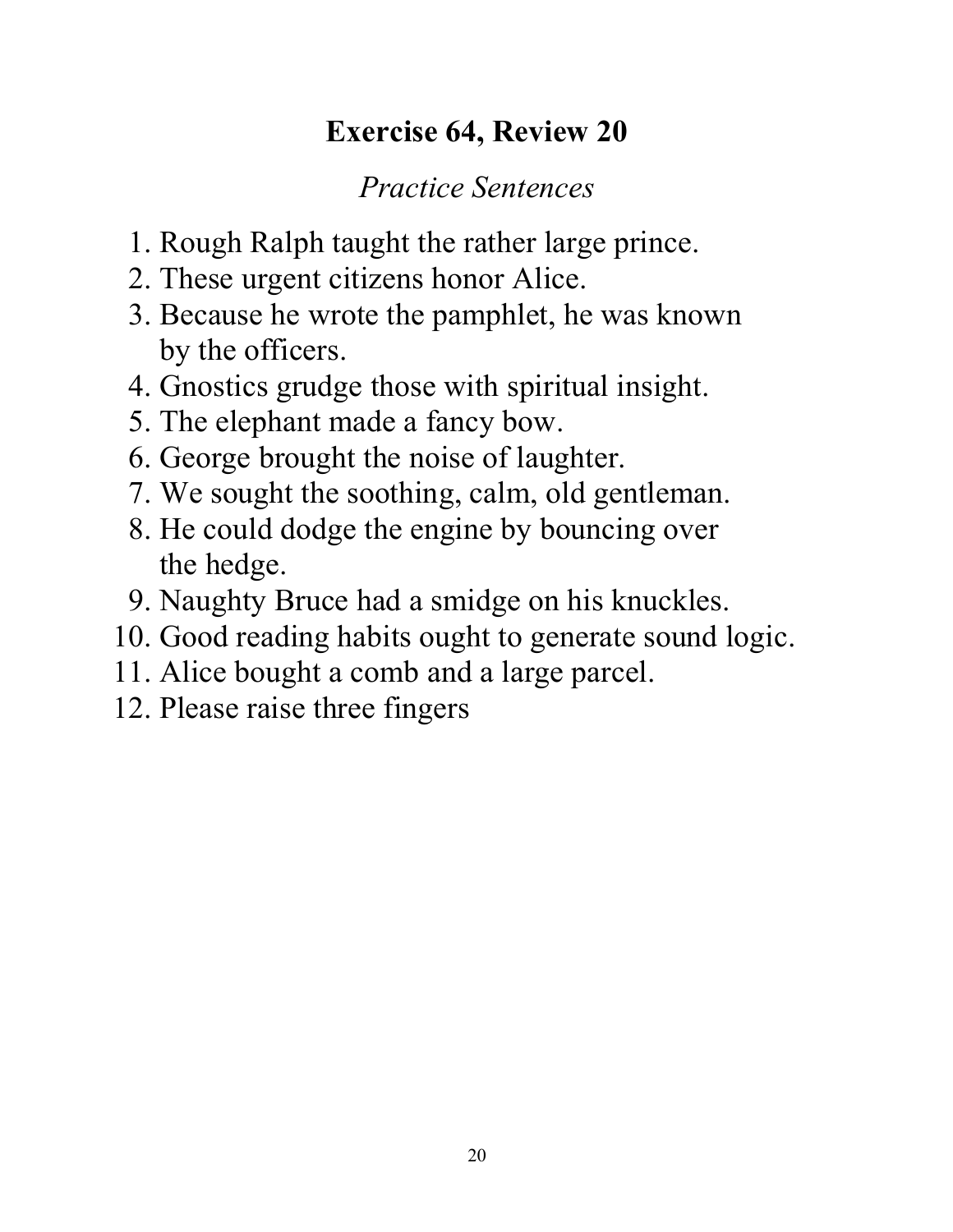## **Exercise 68, Review 21**

- 1. "The swamp is dangerous," Charlie warned.
- 2. Joy is a treasure peculiar to a believer.
- 3. Her cousin watched the boat touch the pier.
- 4. He fought to pull away from the clutch of the bear.
- 5. The watchman heard thieves wandering through the station.
- 6. The priest cheerfully told the watchman the signs of good health.
- 7. The young butcher has a leather suit.
- 8. Jack cheerfully swept the room.
- 9. June is jealous of Ann.
- 10. The country was warned of dangerous weather.
- 11. The religious man mentioned heaven on television.
- 12. The chipmunk had a mixture of nuts.
- 13. My young nieces believed the prairies are endless.
- 14. The thieves were warned of the punishment for robbery.
- 15. My cousins served pudding and brownies when the children were ready.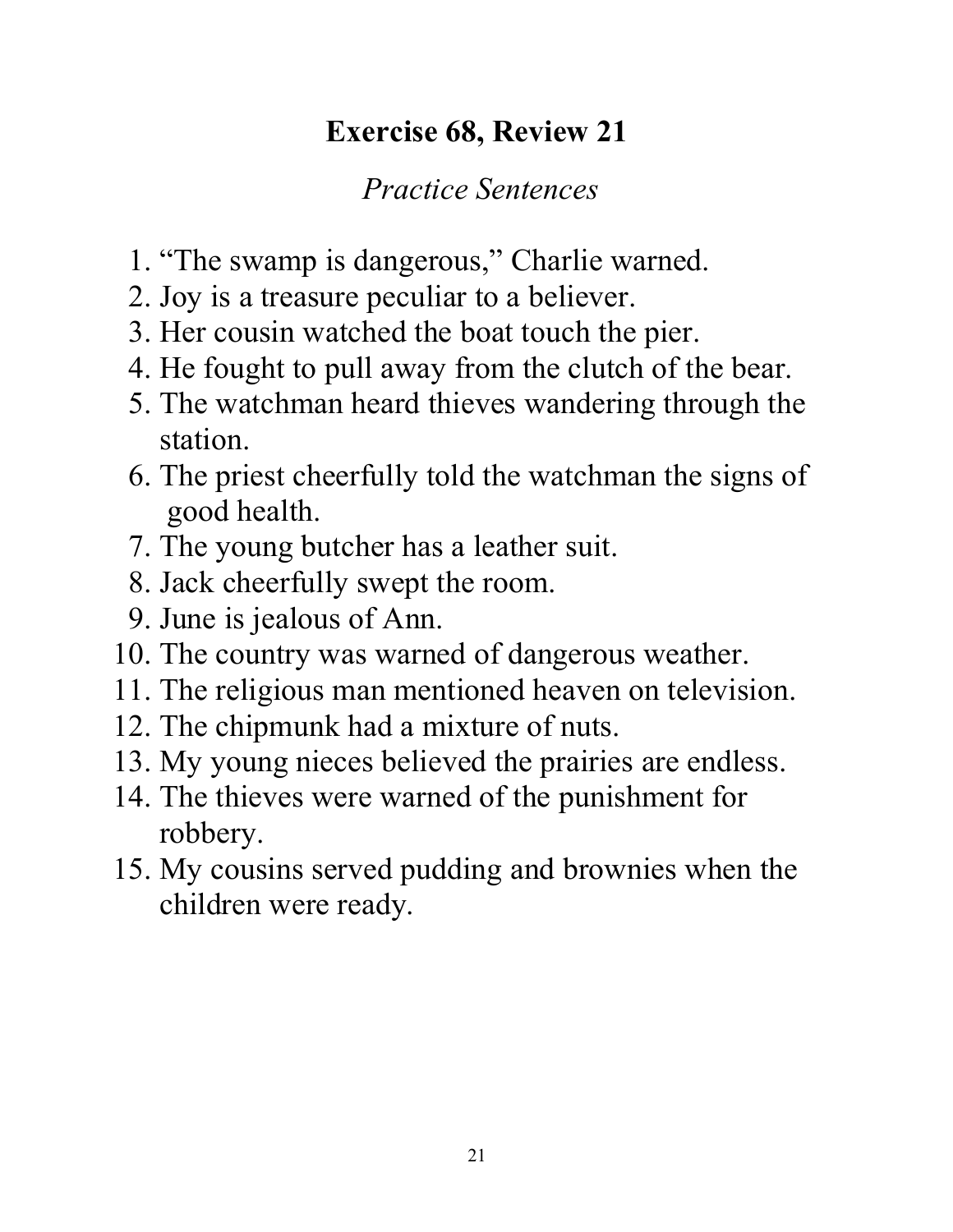## **Exercise 71, Review 22**

- 1. The new doctor mentioned the pleasures of enjoying a healthy life.
- 2. Correct performance in multiplication requires workmanship.
- 3. The bruised fruit, although juicy, was delicious.
- 4. The classes' expressions were sometimes serious.
- 5. Visitors were wasteful on their vacations.
- 6. Television is a pleasure, which can become tiresome.
- 7. American independence was written into our Constitution through our forefathers' decisions.
- 8. The janitor warned the curious children about eating the awful pudding.
- 9. The surroundings in my neighborhood are fashionable.
- 10. Pronunciation guides are practical if you want to communicate without difficulty.
- 11. Thanksgiving and Christmas are my favorite holidays.
- 12. The missionary told the patient the way of salvation.
- 13. The administrator, secretary, and librarian are important persons in a university.
- 14. People who are disagreeable, uncooperative and not trustworthy are poor companions.
- 15. Transportation is possible on the Mississippi.
- 16. To develop leadership, one must demonstrate responsibility.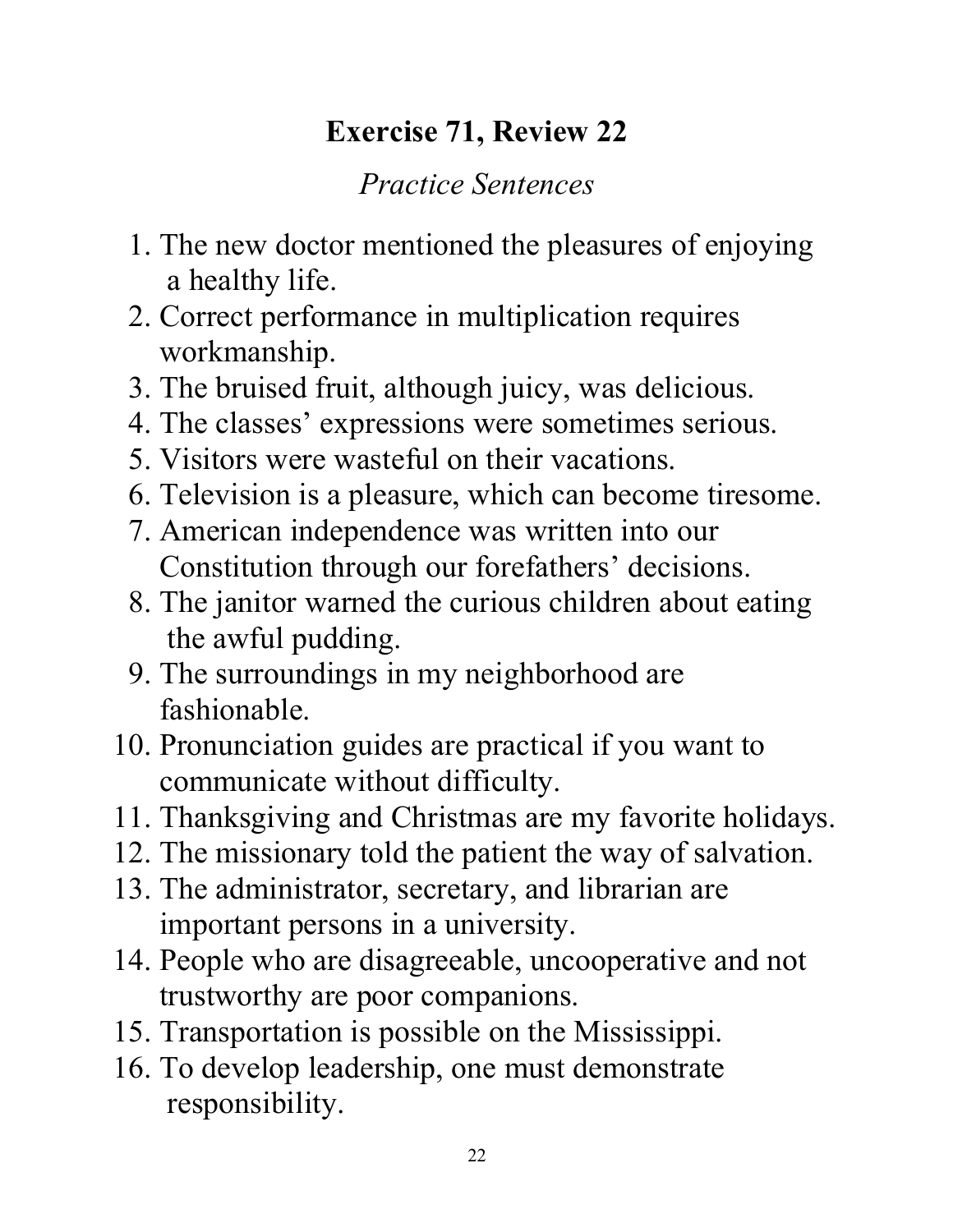- 17. In the United States government, the President is elected by the people.
- 18. The mysterious doctor translated a magnificent novel into the English vocabulary.
- 19. The Mississippi is a wonderful means of transportation.
- 20. The president demonstrated a spirit of patriotism on Independence Day.
- 21. The manufacturer gave attention to workmanship when judging the television sets.
- 22. The inspiration of the composer was demonstrated in his magnificent composition.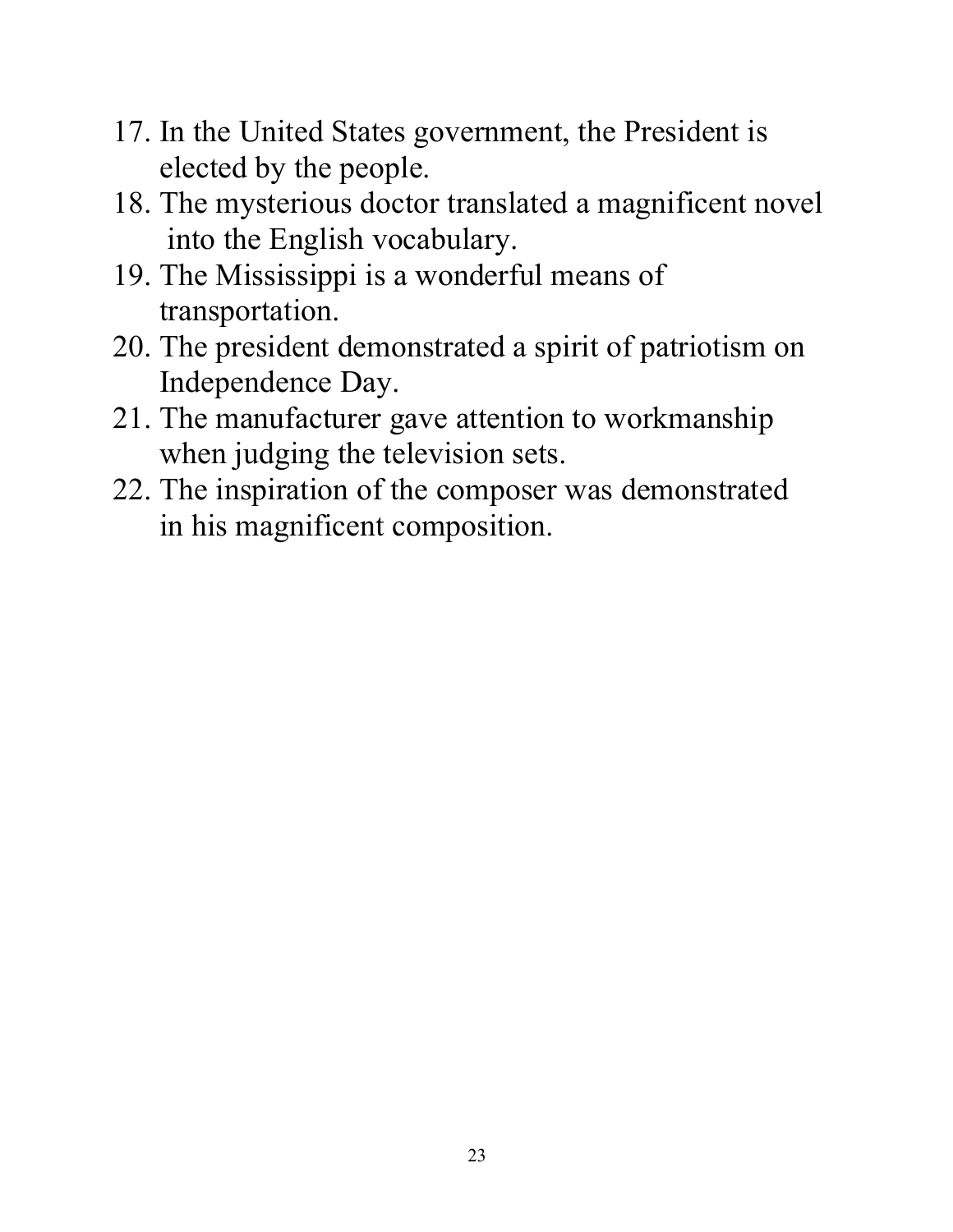#### **Natural Phonics Primer™ Stories & Sentences**

#### *Student Progress Chart*

Student Teacher Teacher Teacher  $\sim$ 

#### **Step 1: The five short vowels and all consonants spelled by one letter: Exercises 1-12**

\_\_\_\_\_ 1. Exercise 3. Review 1: *The Red Jet*  \_\_\_\_\_ 2. Exercise 5. Review 2: *The Hen and the Egg* \_\_\_\_\_ 3. Exercise 7. Review 3: *Practice Sentences*  \_\_\_\_\_ 4. Exercise 9. Review 4: *The Cat and the Pup Nap. A Fat Pet. Practice Sentences* \_\_\_\_\_ 5. Exercise 12. Review 5: *Practice Sentences. A Pet Duck. A Job for Ben and Ned*

#### **Step 2: Consonant and consonant combinations spelled with two or three letters. Exercises 13-23.**

- \_\_\_\_ 6. Exercise 16. Review 6: *Practice Sentences*
- \_\_\_\_ 7. Exercise 19. Review 7: *Practice Sentences*
- \_\_\_\_ 8. Exercise 22. Review 8: *Practice Sentences*

#### **Step 3: Vowels and vowel combinations with two or three letters. Exercises 24 – 39.**

- \_\_\_\_ 9. Exercise 33. Review 9: *Practice Sentences*
- \_\_\_\_ 10. Exercise 38. Review 10: *Practice Sentences*

#### **Step 4: The five long vowels: VCE. Exercises 40 – 59.**

- \_\_\_\_ 11. Exercise 43. Review 11: *Practice Sentences*
- \_\_\_\_ 12. Exercise 45, Review 12: *Practice Sentences*
- \_\_\_\_ 13. Exercise 47. Review 13: *Practice Sentences*
- \_\_\_\_ 14. Exercise 50. Review 14: *Practice Sentences*
- \_\_\_\_ 15. Exercise 52. Review 15: *Practice Sentences*
- \_\_\_\_ 16. Exercise 54. Review 16: *Practice Sentences*
- \_\_\_\_ 17. Exercise 57. Review 17: *Practice Sentences*
- \_\_\_\_ 18. Exercise 59. Review 18: *Practice Sentences*

#### **Step 5: Irregular Spellings. Exercises 60 – 72.**

- \_\_\_\_ 19. Exercise 63. Review 19: *Practice Sentences*
- \_\_\_\_ 20. Exercise 64. Review 20: *Practice Sentences*
- \_\_\_\_ 21. Exercise 68. Review 21: *Practice Sentences*
- \_\_\_\_ 22. Exercise 71. Review 22: *Practice Sentences*

*NPP Student Progress Chart* by Donald L. Potter on 3/5/14. www.donpotter.net